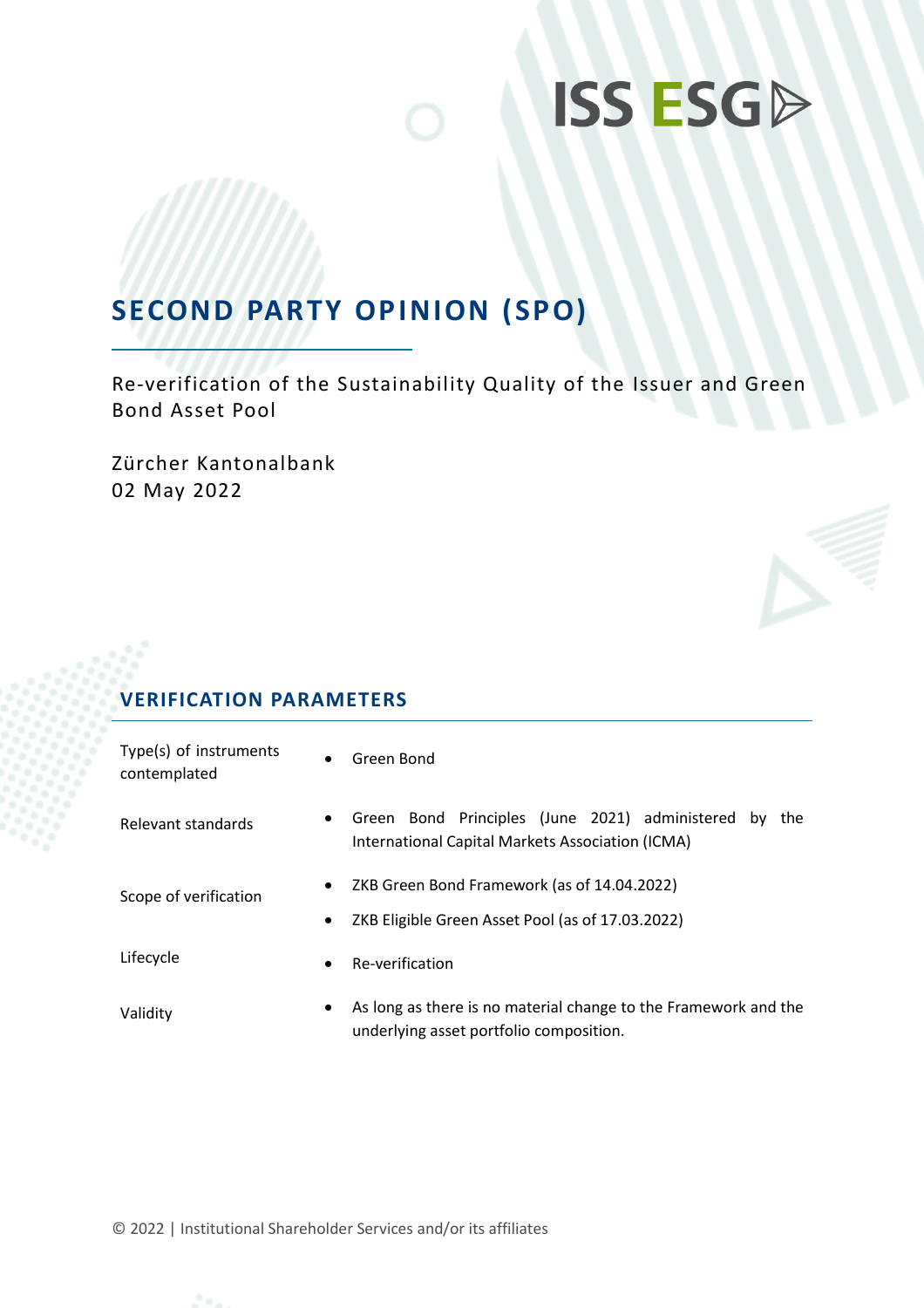

# **CONTENTS**

| B. CONSISTENCY OF GREEN BOND WITH ZKB'S SUSTAINABILITY STRATEGY7             |
|------------------------------------------------------------------------------|
|                                                                              |
|                                                                              |
|                                                                              |
| B. MANAGEMENT OF ENVIRONMENTAL AND SOCIAL RISKS ASSOCIATED WITH THE ELIGIBLE |
|                                                                              |
|                                                                              |
|                                                                              |
|                                                                              |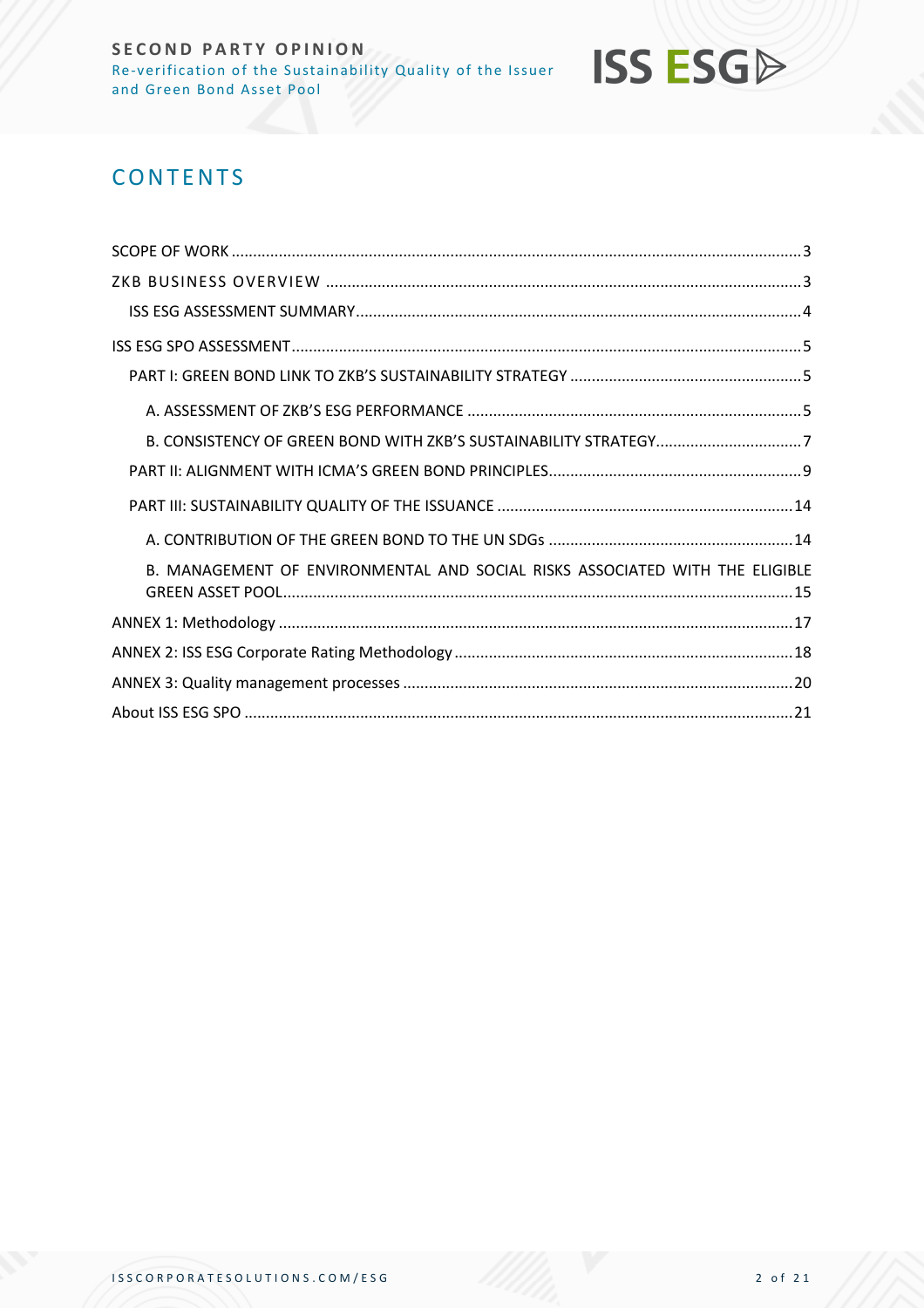

# <span id="page-2-0"></span>SCOPE OF WORK

Zürcher Kantonalbank ("the Issuer" or "ZKB") commissioned ISS ESG to assist with its Green Bond by assessing three core elements to determine the sustainability quality of the instrument:

- 1. Green Bond link to ZKB's sustainability strategy drawing on ZKB's overall sustainability profile and issuance-specific Use of Proceeds categories.
- 2. ZKB's Green Bond Asset Pool (17.03.2022 version) benchmarked against the International Capital Market Association's (ICMA) Green Bond Principles (GBP).
- 3. The Eligible Green Asset Pool whether the projects contribute positively to the UN SDGs and perform against ISS ESG's issue-specific key performance indicators (KPIs) (See Annex 1).

# <span id="page-2-1"></span>ZKB BUSINESS OVERVIEW

Since its foundation in 1870, ZKB has established its presence in Switzerland, mainly in Zurich's Canton. With main activity in the mortgage and lending business, it also plays a role in the investment and pension sector.

ZKB acts as an independent public institution of the Canton of Zurich with a clear legal mandate to continuously supply the population and companies of the area with investment and financing services as well as contribute to the solution of economic and social tasks while dealing responsibly with the environment and society.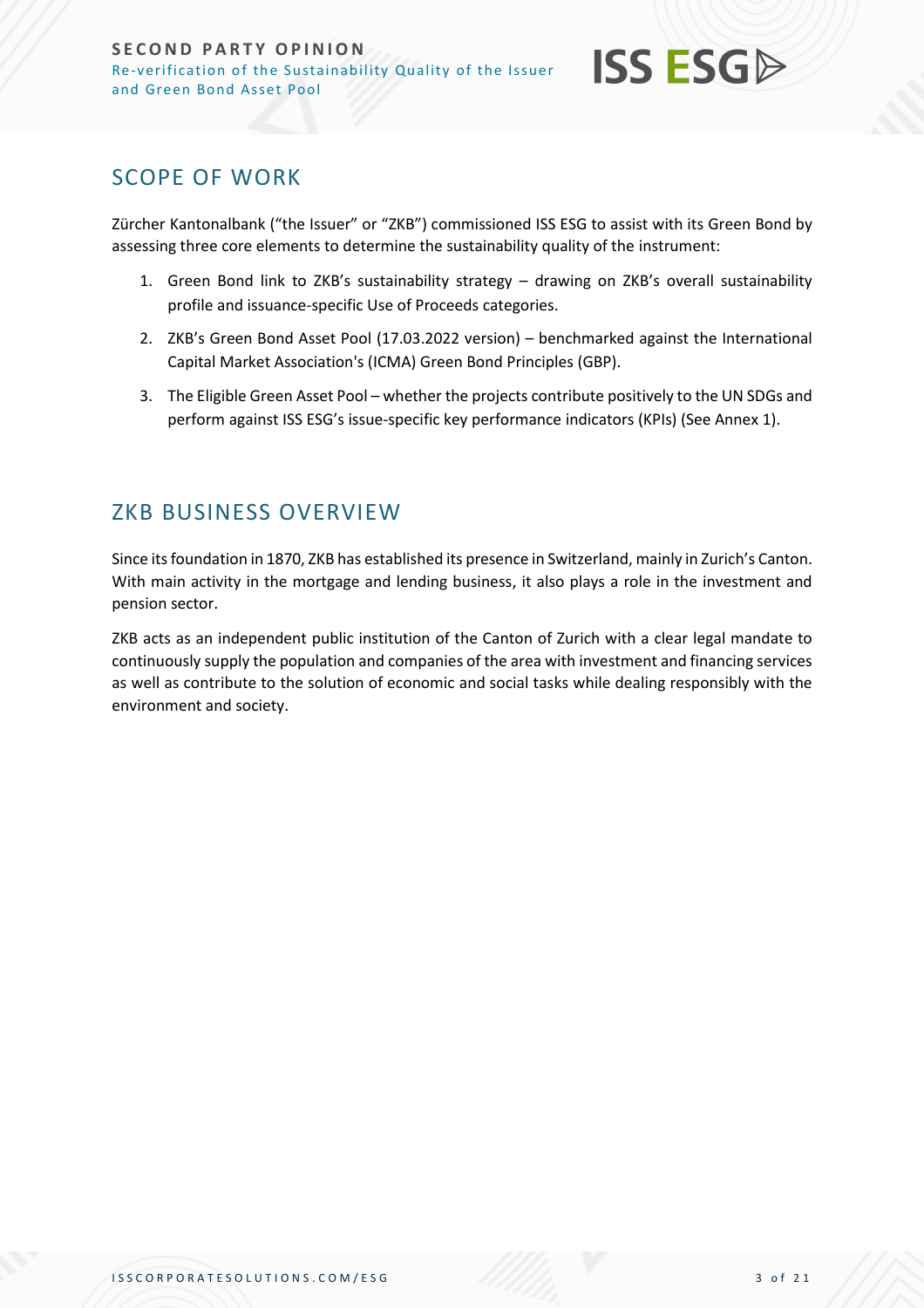# <span id="page-3-0"></span>ISS ESG ASSESSMENT SUMMARY

| <b>SPO SECTION</b>                                                                               | <b>SUMMARY</b>                                                                                                                                                                                                                                                                                                                                                                                                                                                                                                                                                                                                                         | <b>EVALUATION</b>                                         |
|--------------------------------------------------------------------------------------------------|----------------------------------------------------------------------------------------------------------------------------------------------------------------------------------------------------------------------------------------------------------------------------------------------------------------------------------------------------------------------------------------------------------------------------------------------------------------------------------------------------------------------------------------------------------------------------------------------------------------------------------------|-----------------------------------------------------------|
| Part 1:<br><b>Green Bond</b><br>link to issuer's<br>sustainability<br>strategy                   | According to the ISS ESG Corporate Rating published on 12.02.2022,<br>the issuer shows a high sustainability performance against the industry<br>peer group on key ESG issues faced by the Public & Regional Banks<br>industry. The Issuer ranks 9 <sup>th</sup> out of 269 companies within its sector.<br>The Use of Proceeds financed through this Green Bond are consistent<br>with the issuer's sustainability strategy and material ESG topics for the<br>issuer's industry. The rationale for issuing a Green Bond is clearly<br>described by the issuer.                                                                       | Consistent<br>with issuer's<br>sustainability<br>strategy |
| Part 2:<br>Alignment<br>with GBP                                                                 | The issuer has defined a formal concept for its Green Bond regarding<br>use of proceeds, processes for project evaluation and selection,<br>management of proceeds and reporting. This concept is in line with<br>the ICMA's Green Bond Principles.                                                                                                                                                                                                                                                                                                                                                                                    | <b>Aligned</b>                                            |
| Part 3:<br><b>Sustainability</b><br>quality of the<br><b>Eligible Green</b><br><b>Asset Pool</b> | The overall sustainability quality of the Eligible Green Asset Pool in<br>terms of sustainability benefits, risk avoidance and minimization is<br>good based upon the ISS ESG assessment. The Green Bond will (re-<br>)finance existing and future ZKB's Green mortgages of eligible asset<br>categories including green buildings.<br>Those use of proceeds categories have a positive contribution to SDGs<br>11 'Sustainable Cities and Communities', 7 'Affordable and clean<br>energy' and 13 'Climate action'. The environmental and social risks<br>associated with those use of proceeds categories have been well<br>managed. | <b>Positive</b>                                           |

<sup>1</sup> ISS ESG's evaluation is based on the ZKB's Green Bond Framework (14.04.2022 version), on the analysed Asset Pool as received on the 17.03.2022, and on the ISS ESG Corporate Rating updated on the 12.02.2022 and applicable at the SPO delivery date.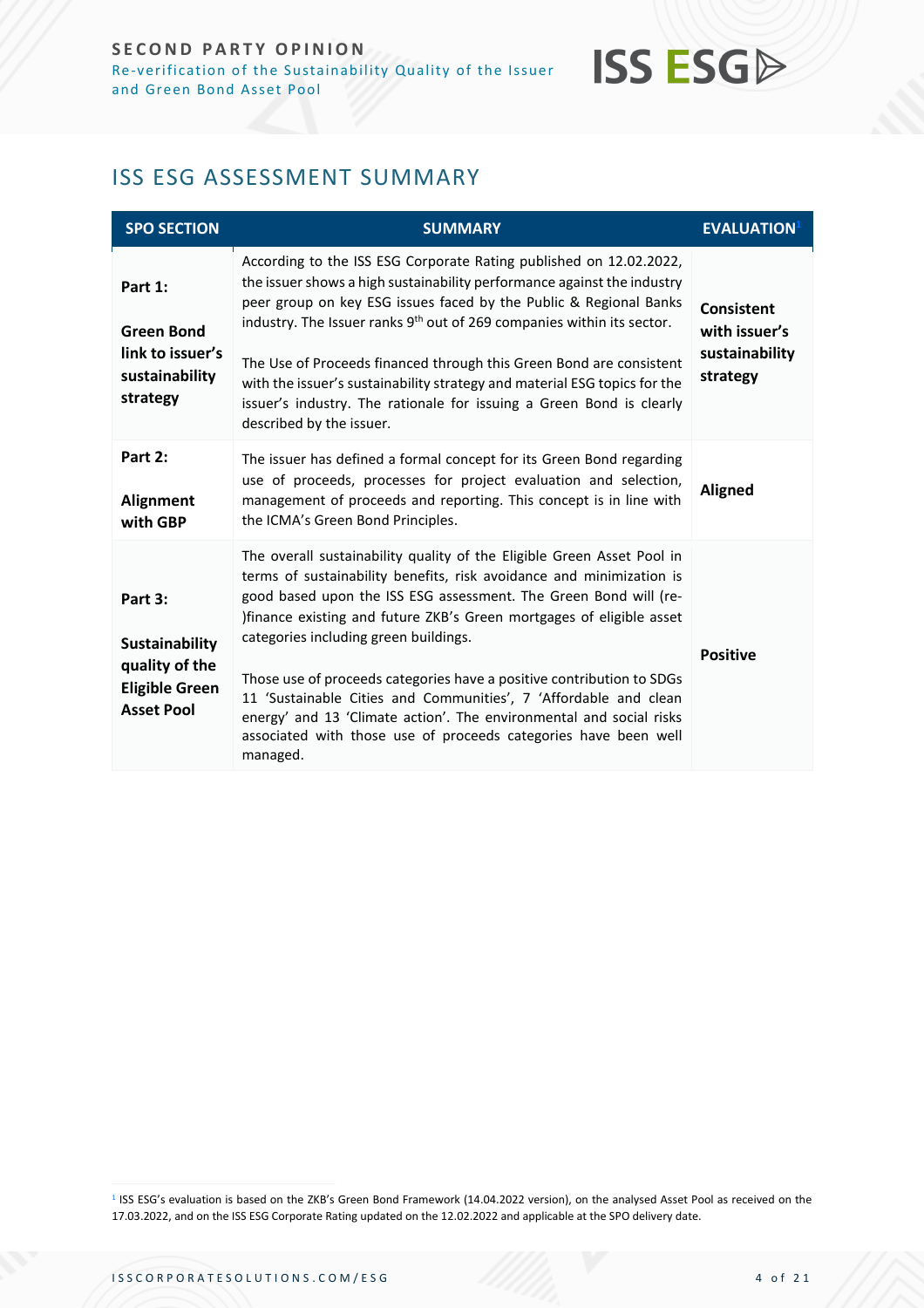

# <span id="page-4-0"></span>ISS ESG SPO ASSESSMENT

# <span id="page-4-1"></span>**PART I: GREEN BOND LINK TO ZKB'S SUSTAINABILITY STRATEGY**

## <span id="page-4-2"></span>A. ASSESSMENT OF ZKB'S ESG PERFORMANCE

The ISS ESG Corporate Rating provides material and forward-looking environmental, social and governance (ESG) data and performance assessments.

| COMPANY | <b>INDUSTRY</b>                   | <b>DECILE RANK</b> | TRANSPARENCY LEVEL |
|---------|-----------------------------------|--------------------|--------------------|
| Z K B   | Public &<br><b>Regional Banks</b> |                    | <b>VERY HIGH</b>   |

This means that the company currently shows a high sustainability performance against peers on key ESG issues faced by the Public & Regional Banks industry as it obtains a Decile Rank relative to its industry group of 1, given that a decile rank of 1 indicates highest relative ESG performance out of 10.

### *ESG performance*

As of 05.04.2022, this rating places ZKB 9<sup>th</sup> out of 268 companies rated by ISS ESG in the Public & Regional Banks industry.

Key challenges faced by companies in this industry in terms of sustainability management are displayed in the chart on the right, as well as the issuer's performance against those key challenges in comparison to the average industry peers' performance.

**Key Issue Performance** 



# *Sustainability Opportunities*

Zürcher Kantonalbank's core activities include payment transactions and card business, financing businesses, asset and wealth management, trading, capital market transactions and deposits. Furthermore, the company is active in the investment and asset management business and in trading. The company offers some measures regarding equal access to financial services such as e.g., barrierfree branches and ATMs for the disabled, and by providing banking activities in remote regions. Moreover, Zürcher Kantonalbank provides various social financial services, including microfinance and social loan programs. In addition, the company's asset management subsidiary Swisscanto offers a wide range of SRI products that cover important sustainability issues. According to the company, in 2021, assets under sustainable management amounted to 30% of total assets under management. Furthermore, the company offers green loan programs for corporate and retail customers offering preferential conditions for energy efficiency renovation and construction projects, and Zürcher Kantonalbank offers leasing services for eco-efficient vehicles.

### *Sustainability Risks*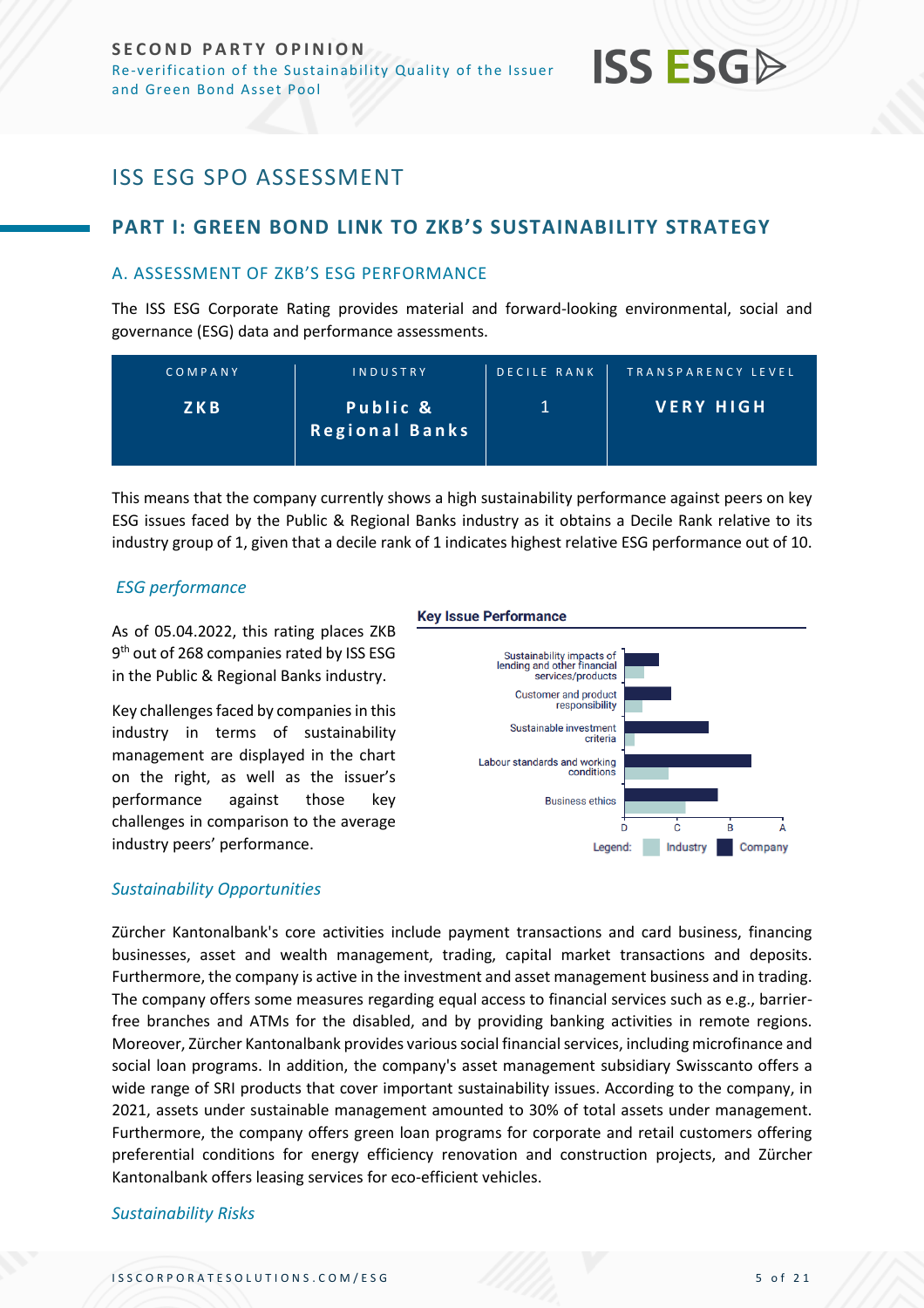

Financial companies face environmental and social risks in their lending and asset management as well as regarding their client and employee relations. Zürcher Kantonalbank conducts environmental risk assessments and has implemented a loan policy for corporate lending excluding among others the financing of commodities such as crude and heavy oil, diamonds, and precious woods. Therefore, risks related to the company's lending business are addressed to some extent. Regarding the integration of ESG issues into its asset management, the company shows an above-average performance and has defined a detailed integration approach taking into account relevant ESG aspects and excluding investments in companies that produce weapons prohibited under international treaties and/or which violate Swiss sanction provisions among others. Moreover, extensive application procedures for environmental and social standards in asset management are available including e.g., clear responsibilities, and use of extensive external and/or internal research. Furthermore, Zürcher Kantonalbank addresses several marketing risks, and offers internal debt counselling, thereby considering some important issues associated with its client relations. Employee-related aspects are managed through e.g., a group-wide health and safety management system addressing among others mental health problems, and the offering of comprehensive work-life balance options related to workplace flexibility or support for dependent care. Zürcher Kantonalbank has implemented a groupwide code of conduct covering several relevant compliance topics (e.g., corruption and insider dealings) in varying degree of detail. Furthermore, comprehensive measures to ensure compliance such as compliance training and risk assessments are in place.

## *Governance opinion*

Zürcher Kantonalbank's chair of the board as well as all members of the board are considered independent. In addition, the company has set up fully independent committees in charge of audit, nomination and remuneration (as at April 4, 2022), thus ensuring effective management supervision. The company discloses its remuneration schemes for members of the executive management team as a whole and for the CEO individually, which includes long-term incentive components.

With regard to its governance of sustainability, there are no indications of an independent board committee in charge of sustainability matters, nor of integration of ESG factors into variable remuneration of the executives. Zürcher Kantonalbank has implemented a group-wide code of conduct covering several relevant compliance topics (e.g., corruption and insider dealings) in varying degree of detail. Furthermore, comprehensive measures to ensure compliance such as compliance training and risk assessments are in place.

# *Sustainability impact of products and services portfolio*

Using a proprietary methodology, ISS ESG assessed the contribution of ZKB's current products and services portfolio to the Sustainable Development Goals defined by the United Nations (UN SDGs). This analysis is limited to the evaluation of final product characteristics and does not include practices along ZKB's production process.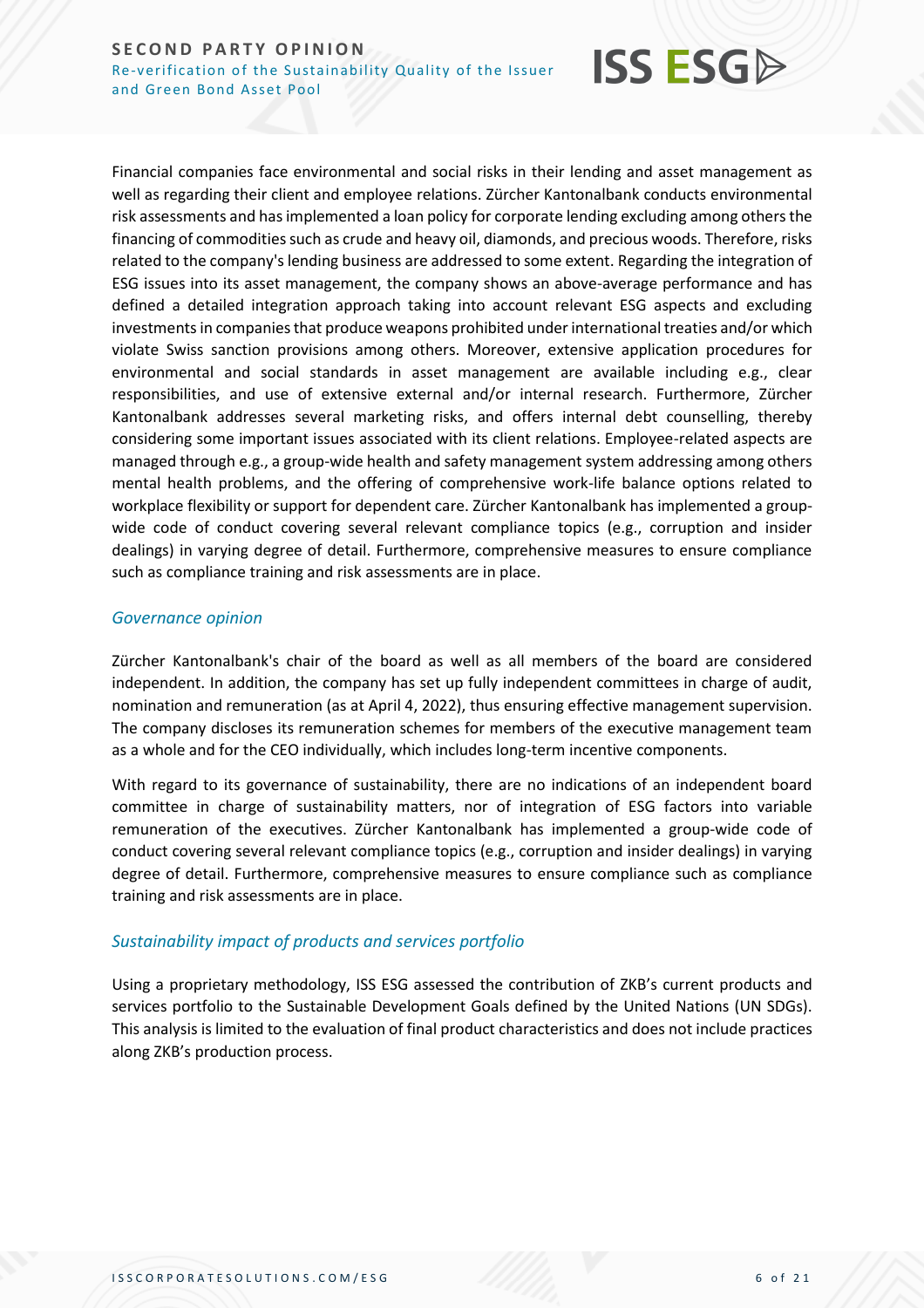# **SECOND PARTY OPINION** Re-verification of the Sustainability Quality of the Issuer





| <b>PRODUCT/SERVICES</b><br><b>PORTFOLIO</b> | <b>ASSOCIATED</b><br><b>PERCENTAGE OF</b><br><b>REVENUE</b> | <b>DIRECTION OF</b><br><b>IMPACT</b> | <b>UN SDGS</b>                                                       |
|---------------------------------------------|-------------------------------------------------------------|--------------------------------------|----------------------------------------------------------------------|
| <b>Energy efficiency</b><br>loans           | 1%                                                          | <b>CONTRIBUTION</b>                  | <b>13 GLIMATE</b><br><b>AFFORDABLE A.</b><br><b>CLEAN FHERE</b><br>5 |

# *Breaches of international norms and ESG controversies*

As of 24.03.2022, the company is not facing any severe controversy.

# <span id="page-6-0"></span>B. CONSISTENCY OF GREEN BOND WITH ZKB'S SUSTAINABILITY STRATEGY

# *Key sustainability objectives and priorities defined by the issuer*

In 1995, ZKB signed the United Nations Declaration on the Environment and Sustainable Development (UNEP Finance Initiative), the aim of which is to integrate sustainability aspects at all corporate levels. ZKB has also been a long-term member of "Öbu", the Association for Sustainable Business. The aim of the association of around 320 Swiss companies is to further develop the Swiss economy according to the principles of sustainability.

ZKB's first public environmental report was published in 1998. Since then, the understanding of sustainability has expanded continuously. The initial focus on ecological aspects expanded over time to other facets of sustainability. Sustainability as part of the public service mandate is a strategic goal of ZKB, according to the bank. The public service mandate targets are measured annually and revised every three years with the board of directors.

ZKB also takes ESG criteria (environment, society and good corporate governance) into account in its sustainability policy by anchoring minimum standards in investment policy and transparency. Measures to increase transparency in turn offer incentives to improve sustainability, enable discussion about it and serve as a decision-making aid.

# *Rationale for issuance*

ZKB has been issuing several Green Bonds in the past years. On one hand, they help to meet the growing demand for sustainable investments. On the other hand, it helps make more transparent in which areas and to what extent ZKB is developing its sustainability commitments. At the same time, the expansion of the investor base contributes to the diversification of the funding sources of ZKB. Green Bonds are mainly issued to refinance ZKB environmental loans and to finance projects with energy-related objectives for the office buildings used by ZKB itself.

# *Contribution of Use of Proceeds categories to sustainability objectives and priorities*

ISS ESG mapped the Use of Proceeds categories financed under this Green Bond with the sustainability objectives defined by the issuer, and with the key ESG industry challenges as defined in the ISS ESG Corporate Rating methodology for the Public & Regional Banks industry. Key ESG industry challenges are key issues that are highly relevant for a respective industry to tackle when it comes to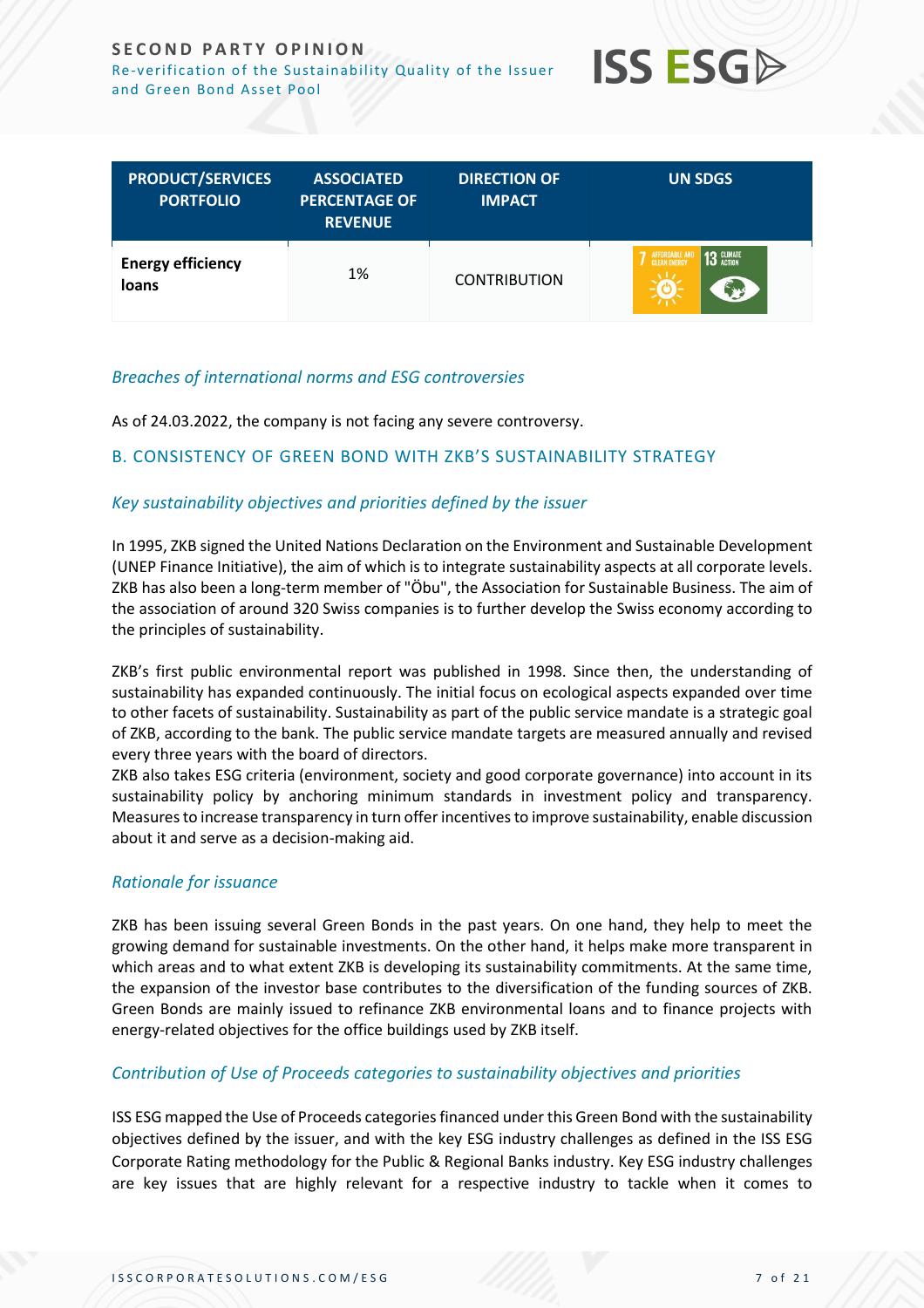

sustainability, e.g. climate change and energy efficiency in the buildings sector. From this mapping, ISS ESG derived a level of contribution to the strategy of each Use of Proceeds categories.

| <b>CATEGORY</b>              | USE OF PROCEEDS SUSTAINABILITY OBJECTIVES<br><b>FOR THE ISSUER</b> | <b>KEY ESG INDUSTRY</b><br><b>CHALLENGES</b> | <b>CONTRIBUTION</b>                     |
|------------------------------|--------------------------------------------------------------------|----------------------------------------------|-----------------------------------------|
| Green Buildings <sup>2</sup> |                                                                    |                                              | Contribution to a<br>material objective |

**Opinion:** *ISS ESG finds that the Use of Proceeds financed through this bond are consistent with the issuer's sustainability strategy and material ESG topics for the issuer's industry. The rationale for issuing Green Bonds is clearly described by the issuer.*

<sup>2</sup> ZKB Use of Proceeds consists of financing environmental loans or renovations for buildings owned by the company targeting energy efficiency and CO<sub>2</sub> reduction, with all being covered by Green Buildings criteria.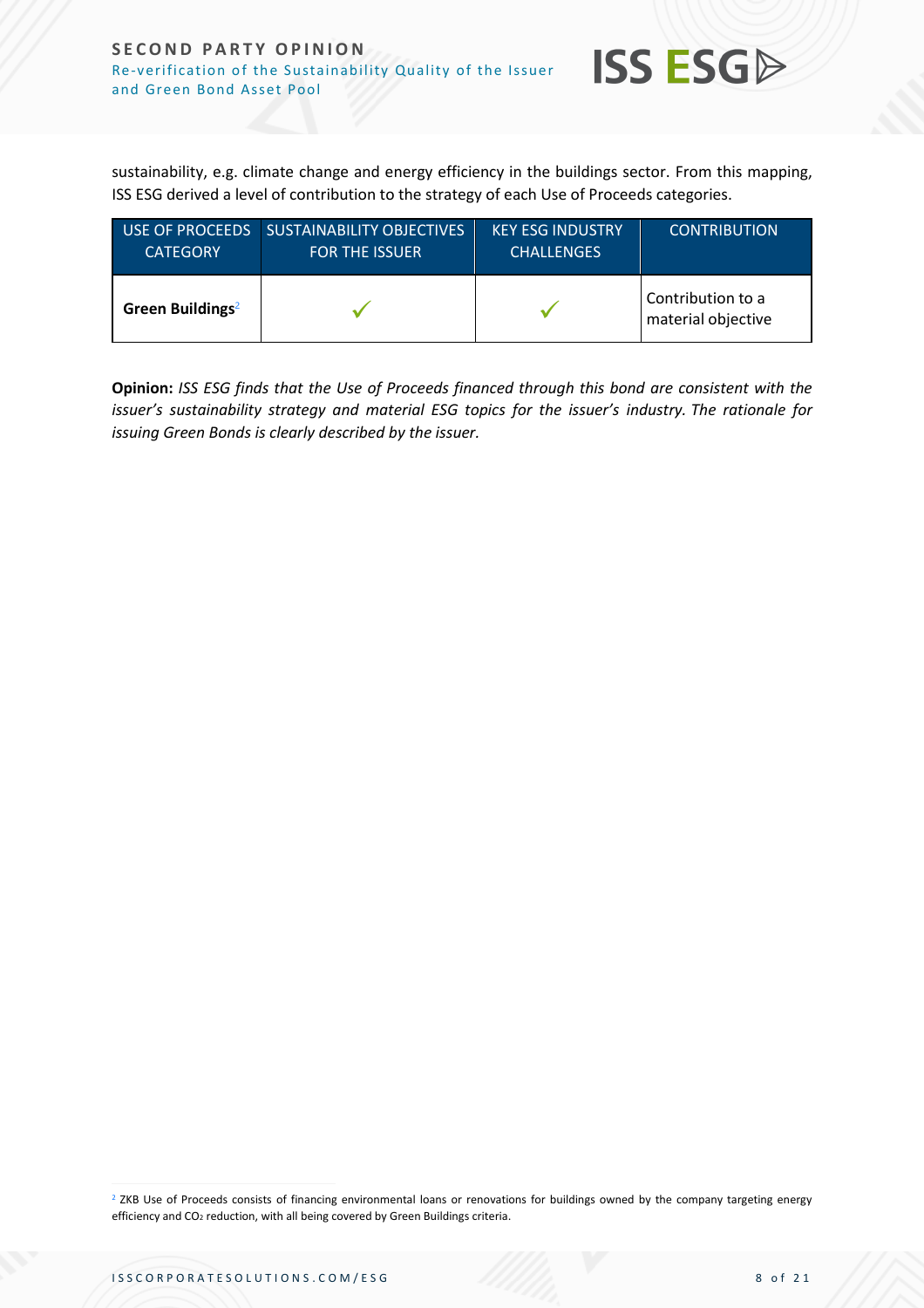

# <span id="page-8-0"></span>**PART II: ALIGNMENT WITH ICMA'S GREEN BOND PRINCIPLES**

### **1. Use of Proceeds<sup>3</sup>**

#### **FROM ISSUER'S FRAMEWORK**

Under the GBP, qualifying uses of funds include financing projects in the area of building energy efficiency. At Zürcher Kantonalbank, ZKB environmental loans and energy-related investments in the bank's own office buildings are suitable in this context.

#### a) ZKB environmental loans

Since the launch of the ZKB environmental loan in 1992, the number of subsidised loans to promote energy-efficient buildings has risen sharply. An important contribution towards this was the inclusion of the Minergie® certificate as a criterion for awarding a ZKB environmental loan in 1997. Zürcher Kantonalbank takes a leading role in financing newly certified Minergie® buildings in the canton of Zurich. Together with Minergie®, Zürcher Kantonalbank therefore makes a substantial contribution towards promoting energy-efficient living. In 1992, for example, consumption of heating oil in new buildings was around 12 litres per square metre per year. Today, the value is 4.8 litres, in Minergie® certified buildings 3.5 litres, and the trend is downwards.

As at the end of December 2021, the volume of ZKB environmental loans amounted to CHF 1.218 billion, which corresponds to a portfolio of around 2,900 ZKB environmental loans. The portfolio of ZKB environmental loans is constantly being renewed as new loans are concluded and existing loans expire.

#### b) Internal projects

In recent years, Zürcher Kantonalbank has been able to significantly reduce energy consumption in the office buildings used by the bank through renovations and individual energy measures. The largest project was the conversion of the bank's head office, during which the building was connected to a lakewater heat pump. It was also possible to significantly reduce the demand for building and heating energy as well as associated  $CO<sub>2</sub>$  emissions at various branches in the canton through renovations or specific energy-saving measures.

The total amount invested in selected internal projects as at the end of December 2021 was approximately CHF 308 million. The project portfolio will be renewed over time with ongoing investments in renewable energy sources and the use of efficiency potential in new buildings and renovations.

*Opinion: ISS ESG considers the Use of Proceeds description provided by ZKB's Green Bond Asset Pool as aligned with the ICMA's Green Bond Principles.* 

<sup>3</sup> More details on the criteria will be available in the section "2. Process for Project Evaluation and Selection"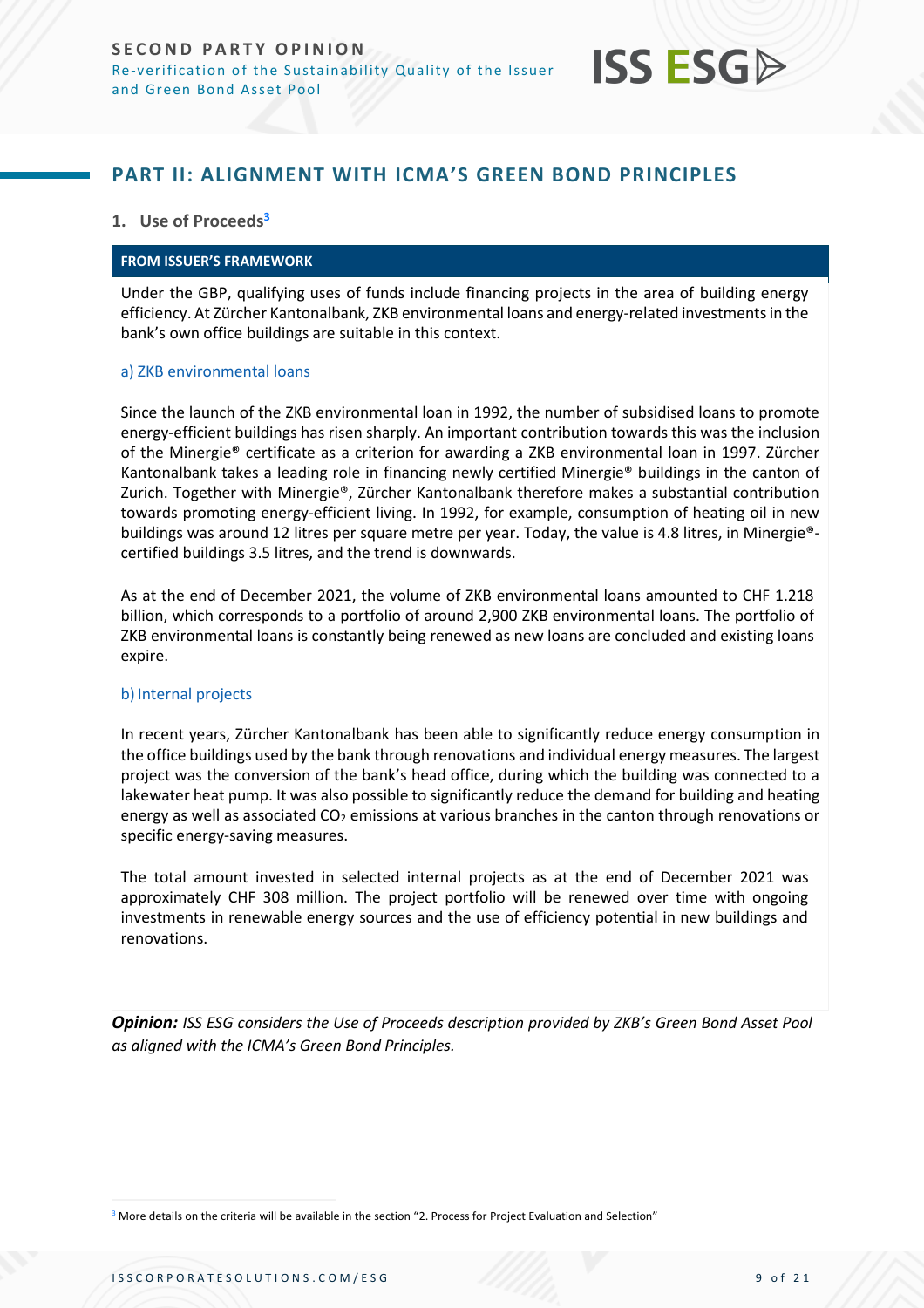

### **2. Process for Project Evaluation and Selection**

#### **FROM ISSUER'S FRAMEWORK**

#### a) ZKB environmental loans

#### *Embedding of the ZKB environmental loan in the sustainability policy of Zürcher Kantonalbank*

The ZKB environmental loan is part of Zürcher Kantonalbank's public service mandate. Given the nature of the environmental loan the focus with respect to ESG criteria is on the achievement of environmental benefits. Planning, implementation, monitoring and reporting of the public service mandate and the topics related to sustainability (including the ZKB environmental loan as part of the sustainable products and services) are carried out by the public service mandate unit. As the highest decision-making body, the Public Service Mandate Steering Committee meets at regular intervals to advise and support the Board of Directors and the Committee of the Board of Zürcher Kantonalbank in all matters relating to the public service mandate. The Public Service Mandate Steering Committee is composed of representatives from all business units and is chaired by the public service mandate officer.

#### *Project selection criteria*

The lending criteria for the ZKB environmental loan are defined by Product Management Financing. From a financial point of view, the lending process does not differ from the regular lending process. In addition to the financial criteria, however, the borrower must demonstrate that the building project will achieve a high energy standard.

Specifically, granting of ZKB environmental loans is subject to the following additional criteria:

- New buildings: Minergie® or 2000-Watt-Areal® certificate or GEAK® certificate class A (total energy efficiency).
- Energy renovations: Minergie® certificate after renovation or GEAK® Plus certificate after renovation of at least class C (total energy efficiency) and improvement by at least one efficiency class or individual energy measures (such as thermal insulation, heat recovery, climate-friendly heating systems, solar power, photovoltaic systems, etc.).
- The certificate or label may be no more than five years old.
- Pioneering projects: Innovative and climate friendly building projects that approach sustainability in a comprehensive way (e.g. in line with SIA 2040, 2Sol).
- For owner-occupied residential property, the permissible location of the property covers the whole of Switzerland; for all other properties it is restricted to the Greater Zurich Area.
- The Minergie® or 2000-Watt-Areal® certificate and the GEAK® certificate must be issued for the entire property. Minergie® certificates for building components/modules do not entitle the holder to a ZKB environmental loan.
- The entirety of the funding must come from Zürcher Kantonalbank.
- The ZKB environmental loan cannot be integrated into an existing fixed-rate commitment.
- The term of the ZKB environmental loan can be between 2 and 15 years. However, the interest rate reduction applies for a maximum of the first five years of the term.

Existing and future ZKB environmental loans that meet these lending criteria at the time the financing is concluded qualify as eligible assets. Expired ZKB environmental loans are no longer taken into account when selecting the project. The portfolio financed in this way by green bonds is renewed on average every five years. If the certification criteria of the recognised standards are changed, Zürcher Kantonalbank reserves the right to adjust the requirements for granting of ZKB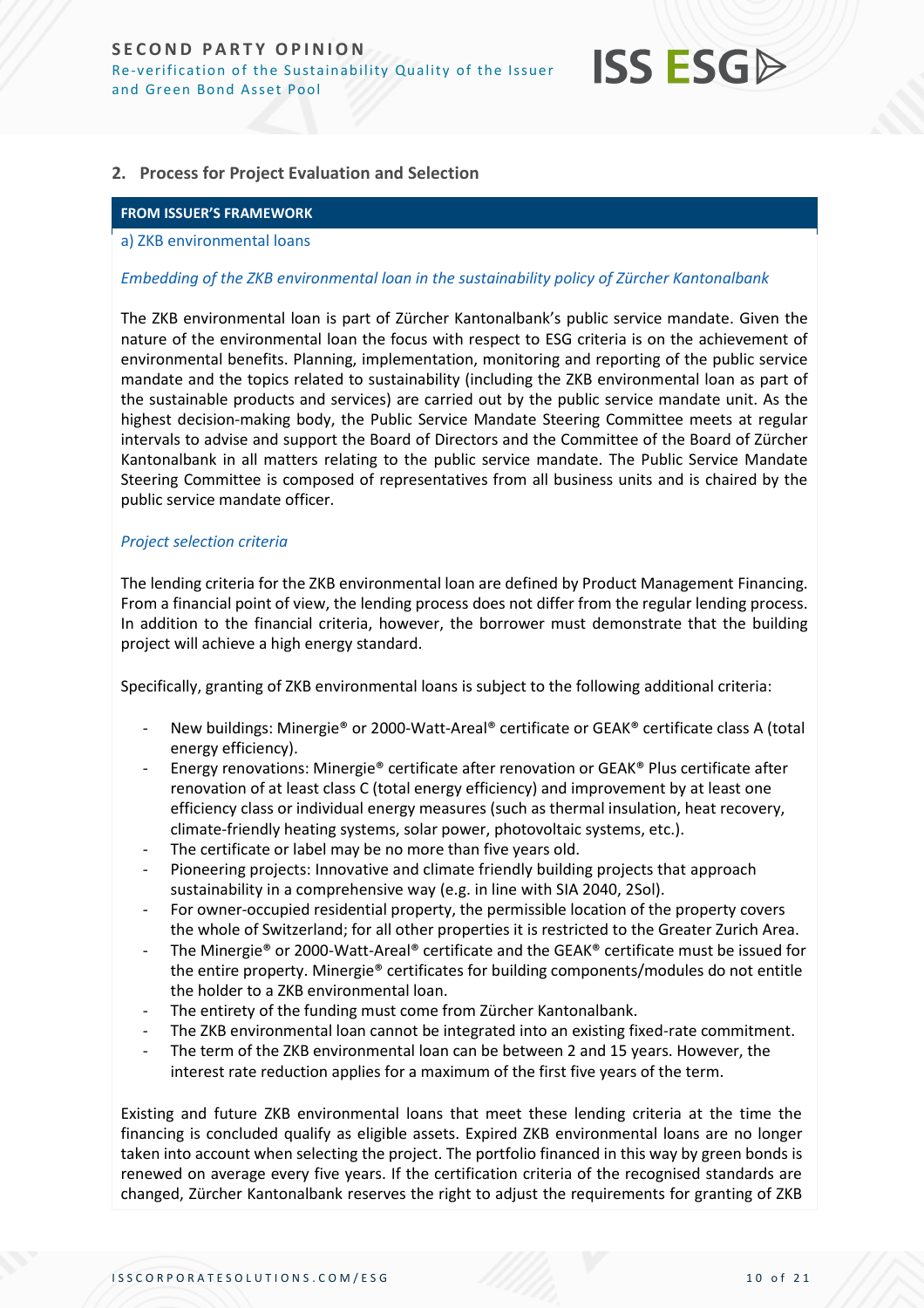

environmental loans as well. However, existing ZKB environmental loans that have been designated as eligible assets will not lose their status if they do not meet the new eligibility criteria.

### b) Internal projects

Since 2012, the bank has examined all projects in the internal building sector individually with regard to their energy impact based on effective consumption measurements. As at the evaluation date at the end of 2021, a total of eleven projects implemented between 2015 and 2021 have been selected for refinancing through green bonds. Included are projects in which a significant reduction in energy consumption and/or  $CO<sub>2</sub>$  emissions can be demonstrated. These projects include about 60% of the office space used by Zürcher Kantonalbank.

- The selected projects include three complete renovations and one new replacement building implemented in the period under review.
- In addition, the selection includes seven smaller projects focused on optimising energy consumption.

The selected internal projects qualify for green bond financing for 15 years from the year of implementation. For example, a project that was implemented in 2015 will remain in the portfolio of projects until 2030. Investments and projects completed before 2012 are not taken into account for the green bond programme, although a further part of the office space was built according to energy-efficient criteria earlier as part of the bank's overall building strategy.

*Opinion: ISS ESG considers the Process for Project Evaluation and Selection description provided by ZKB's Green Bond Asset Pool as aligned with the ICMA's Green Bond Principles. The issuer involves various stakeholders in this process, in line with best market practice.*

# **3. Management of Proceeds**

### **FROM ISSUER'S FRAMEWORK**

Zürcher Kantonalbank undertakes to use all the proceeds of the green bonds to fund existing and future ZKB environmental loans or selected internal projects. To ensure that the funds raised are used for the intended purpose, new green bonds will only be issued if – following the planned new issue – the total outstanding volume of ZKB environmental loans and the bank's internal projects exceeds the volume of green bonds in issue by at least 10%. Compliance with this condition is reviewed on a quarterly basis using an internal control system. In addition, Zürcher Kantonalbank excludes existing and future ZKB environmental loans from the collateral pool of covered bond loans ("Pfandbriefdarlehen").

As at the end of 2021, the proceeds from the issuance of green bonds of CHF 825 million compared with an asset pool size of CHF 1'525 million.

| As at<br>31.12.2021 | <b>Green Asset Category</b><br>of selected projects                               | Share of asset<br>lpool in CHF m | Percentage<br>Ishare |
|---------------------|-----------------------------------------------------------------------------------|----------------------------------|----------------------|
|                     | Green Buildings: Private Mortgage Loans                                           | 590                              | 39%                  |
|                     | Green Buildings: Commercial Real Estate<br>- of which bank's own office buildings | 689<br>308                       | 45%<br>21%           |
|                     | <b>Green Buildings: Housing Cooperatives</b>                                      | 247                              | 16%                  |
| Total               | Selected projects                                                                 | 1'525                            | 100%                 |
| Total               | Outstanding green bonds                                                           | 825                              |                      |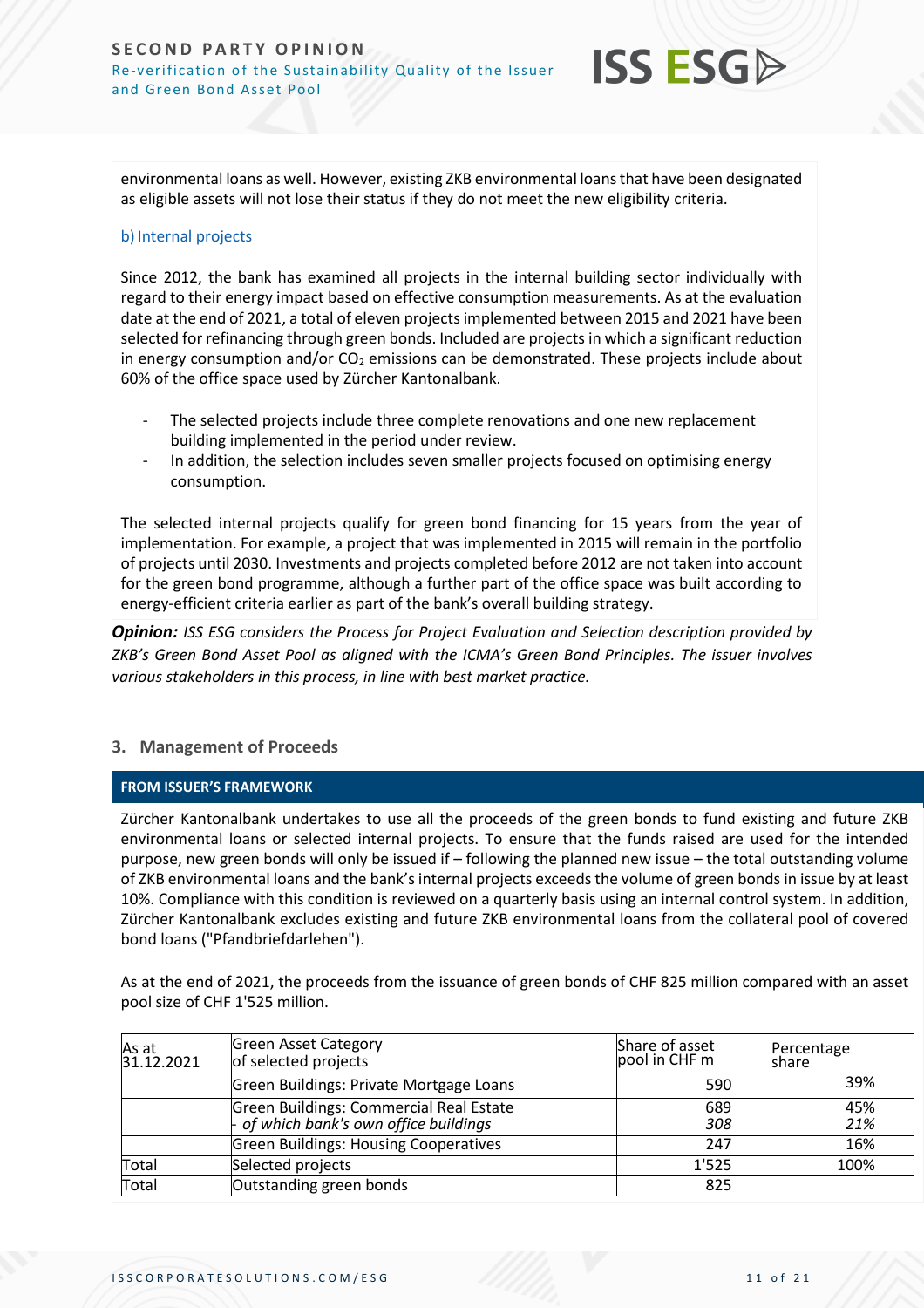

Should the volume of outstanding green bonds at any point exceed the total outstanding volume of ZKB environmental loans and internal projects, the surplus funds from the green bond issues will be used as follows:

- Held in reserve as cash
- Invested in green bonds of other issuers.

The following criteria are applied when investing in green bonds of other issuers:

- Currency / rank: CHF, EUR or USD / senior unsecured
- Issuer rating: investment grade
- At least one independent audit in the form of a second party opinion or green bond rating. Accepted auditors are:
	- Second Party Opinion: CICERO Shades of Green, ISS-ESG, Sustainalytics, V.E or DNV
	- Green bond rating: S&P.

Use of the surplus funds described will apply until such time as enough ZKB environmental loans or internal projects exist once again or the green bonds are redeemed. Zürcher Kantonalbank shall furthermore be entitled at any time to repurchase green bonds in any number either for its own investment or for redemption purposes.

*Opinion: ISS ESG finds that Management of Proceeds proposed by ZKB's Green Bond Asset Pool is well aligned with the ICMA's Green Bond Principles. The Issuer specifies the types of temporary placements for unallocated proceeds, which include the investment in green bonds of other issuers.*

### **4. Reporting**

### FROM ISSUER'S FRAMEWORK

Zürcher Kantonalbank provides information updated on an annual basis on the use of proceeds and the environmental impact of green bonds. The reporting consists of the following parts:

- The Green Bond Framework sets out the guidelines and procedures according to which the proceeds of the green bonds issued by Zürcher Kantonalbank are used. The Green Bond Framework is in line with ICMA's Green Bond Principles (GBP).
- The Annual and Environmental Reporting on green bonds highlights the energetic impact associated with the projects financed by ZKB environmental loans and the bank's internal projects. The scope of the impact analysis for ZKB environmental loans is limited to building projects that are based on the Minergie Standard. The impact analysis for the bank's internal projects covers all selected projects and is based on actual consumption values. These analyses provide estimates for the reduction in energy consumption and/or in CO<sub>2</sub> emissions achieved through the projects.
- The Second-party opinion from ISS ESG re-verifies the sustainability quality of the issuer and the green bond asset pool.

# The ongoing reporting can be found at [https://www.zkb.ch/de/uu/nb/investor](https://www.zkb.ch/de/uu/nb/investor-relations/obligationenanleihen.html)[relations/obligationenanleihen.html](https://www.zkb.ch/de/uu/nb/investor-relations/obligationenanleihen.html)

*Opinion: ISS ESG finds that the reporting proposed by ZKB's Green Bond Asset Pool is aligned with the ICMA's Green Bond Principles. The issuer is transparent on the information reported, frequency, scope, duration and level of impact reporting, in line with best market practice. The issuer also discloses the location and link of the report(s), in line with best market practice.*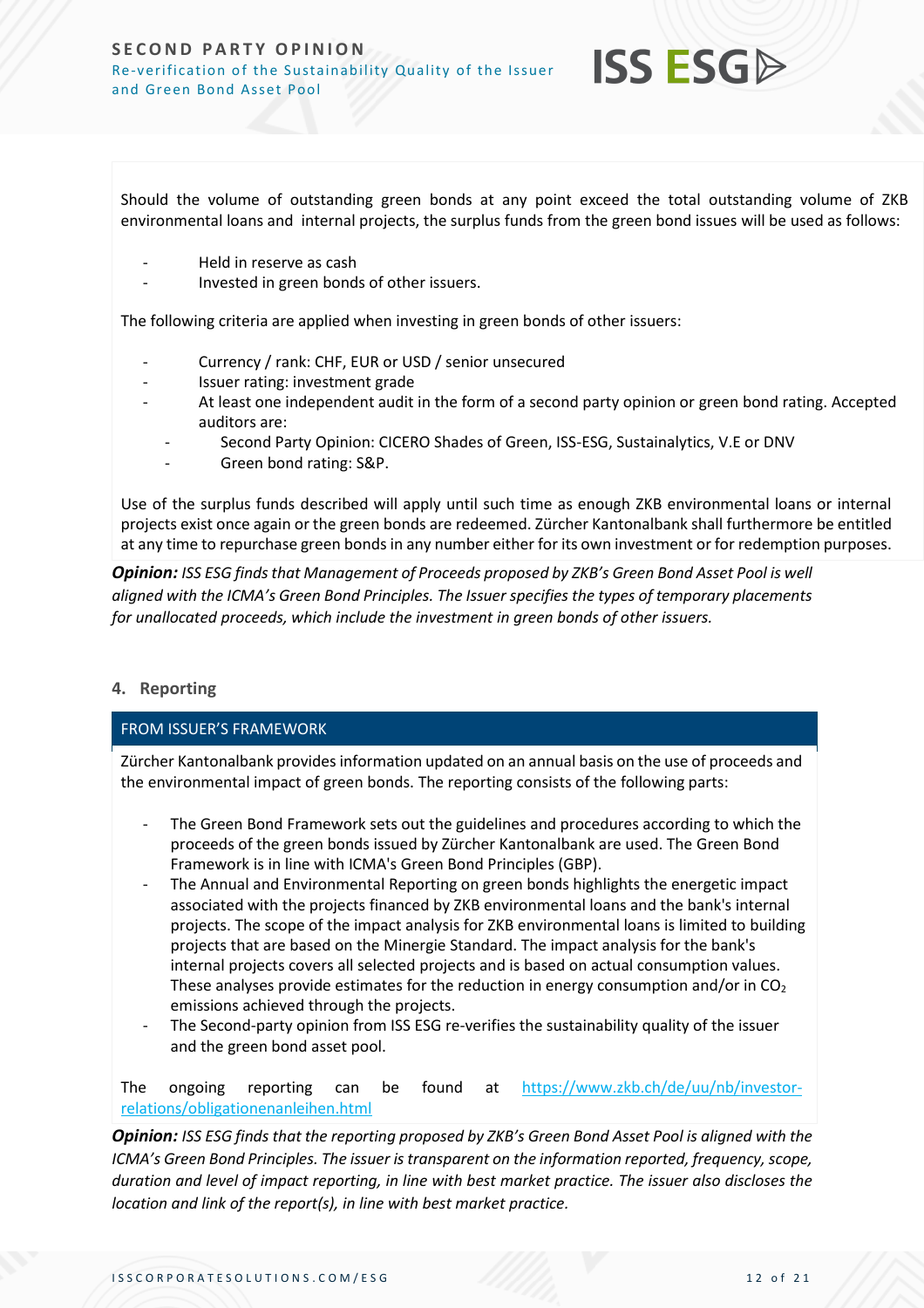

**External review**

# **FROM ISSUER'S FRAMEWORK**

Zürcher Kantonalbank obtains a new second-party opinion from ISS-ESG every year to confirm the transparency and reliability of the green bond framework and issuance process. The second-party opinion is published on the Zürcher Kantonalbank homepage as mentioned above.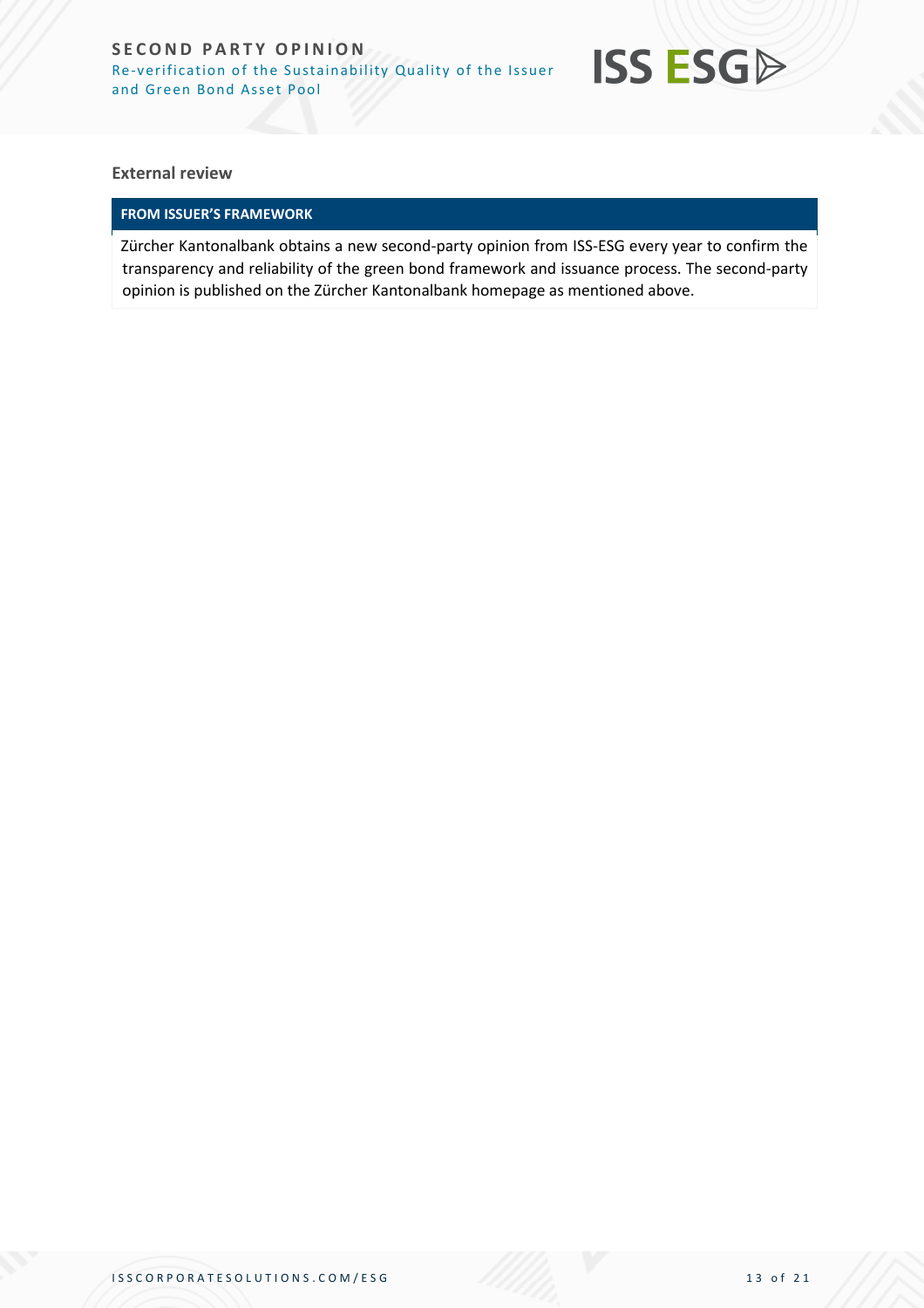

# <span id="page-13-0"></span>**PART III: SUSTAINABILITY QUALITY OF THE ISSUANCE**

# <span id="page-13-1"></span>A. CONTRIBUTION OF THE GREEN BOND TO THE UN SDGs

Based on the assessment of the sustainability quality of the Green Bond Eligible Green Asset Pool and using a proprietary methodology, ISS ESG assessed the contribution of the ZKB's Green Bond to the Sustainable Development Goals defined by the United Nations (UN SDGs).

This assessment is displayed on 5-point scale (see Annex 1 for methodology):

| <b>Significant</b> | \Limited <b>\</b>  | <b>No</b>         | Limited'            | <b>Significant</b>  |
|--------------------|--------------------|-------------------|---------------------|---------------------|
| <b>Obstruction</b> | <b>Obstruction</b> | <b>Net Impact</b> | <b>Contribution</b> | <b>Contribution</b> |

Each of the Green Bond's Use of Proceeds categories has been assessed for its contribution to, or obstruction of, the SDGs:

| <b>USE OF PROCEEDS</b>                                                                                 | <b>CONTRIBUTION</b><br><b>OR OBSTRUCTION</b> | <b>SUSTAINABLE DEVELOPMENT GOALS</b>         |
|--------------------------------------------------------------------------------------------------------|----------------------------------------------|----------------------------------------------|
| <b>Green Buildings</b><br><b>Buildings certified with Minergie</b>                                     | <b>Limited</b><br>contribution               | <b>SUSTAINABLE CITIE</b>                     |
| <b>Green Buildings</b><br>Buildings certified GEAK and 2000-<br>WattArea                               | <b>Limited</b><br>contribution <sup>4</sup>  | SUSTAINABLE CITIES                           |
| <b>Green Buildings</b><br>Renovations (for environmental loans<br>and internal projects <sup>5</sup> ) | <b>Limited</b><br>contribution               | 13 GLIMATE<br>AFFORDABLE AND<br>CLEAN ENERGY |

<sup>4</sup> *This assessment differs from the ISS ESG SDG Solutions Assessment (SDGA) proprietary methodology designed to assess the impact of an issuer's product and service portfolio on the SDGs. The insight on the project level in the scope of the current SPO allows to take into account more granular information on the project level.*

<sup>5</sup> Including replacement of heating systems from oil to biogas among other improvements to sustainable infrastructures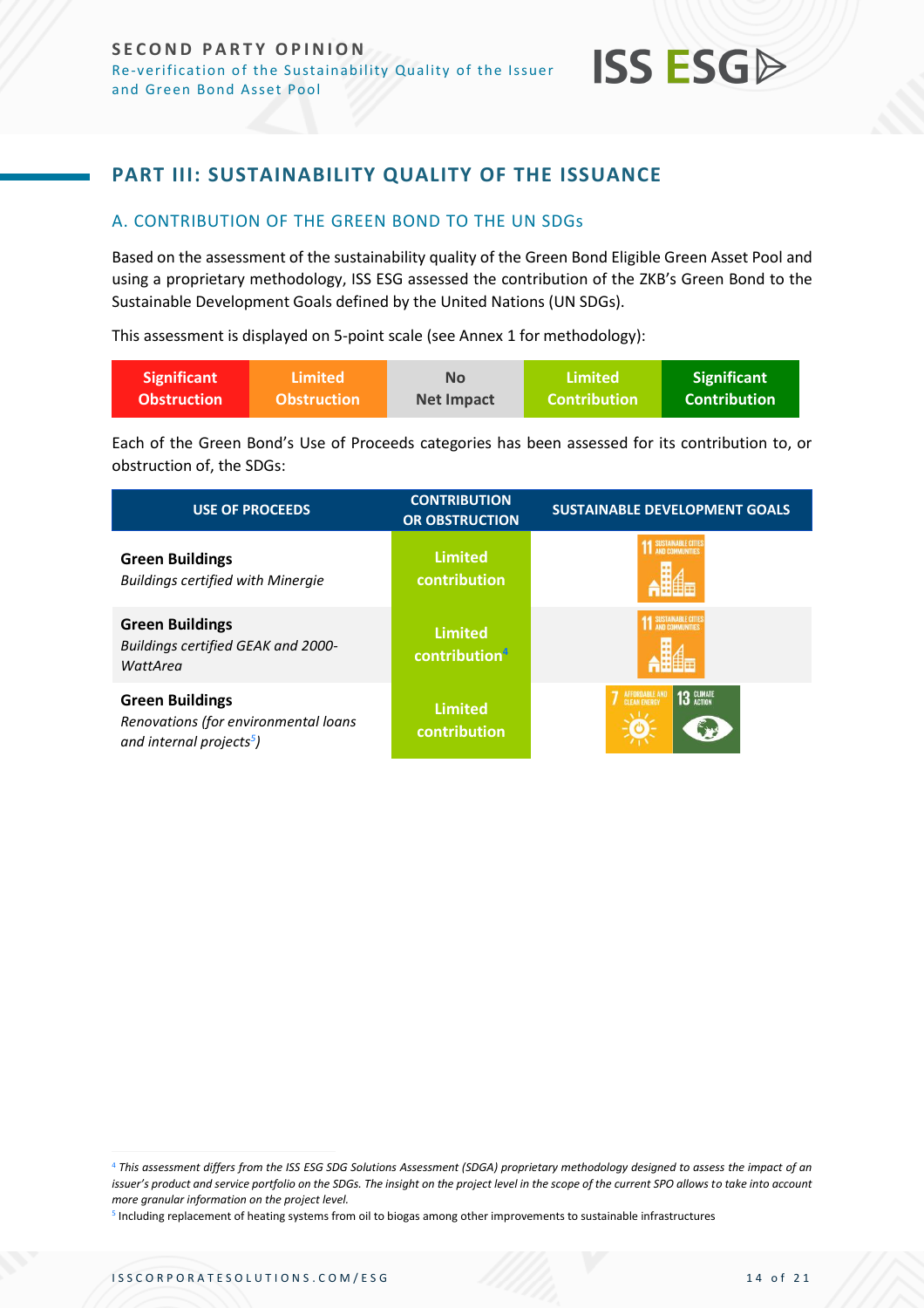

# <span id="page-14-0"></span>B. MANAGEMENT OF ENVIRONMENTAL AND SOCIAL RISKS ASSOCIATED WITH THE ELIGIBLE GREEN ASSET POOL

### **Green buildings and renovations**

The table below presents the findings of an ISS ESG assessment of the Eligible Green Asset Pool against ISS ESG KPIs.

### **A S S E S S M E N T A G A I N S T I S S E S G K P I**

#### **Site selection**

- 100% of assets have a policy on responsible site selection in place (e.g. brownfield development, exclusion of protected areas and sites of high environmental value). This is ensured by Swiss national legislation, in line with requirements for environmental impact assessments as mandated under Directive 2011/92/EU
- ✓

✓

100% of the assets are located within a maximum of 1 km from one or more modalities of public transport.

#### **Construction standards**

- ✓ 100% of the assets are located in Switzerland, where high labour and health and safety standards are in place for construction and maintenance work (e.g. ILO core conventions).
- No information is available on the sustainable procurement of building materials.

#### **Water use minimization in buildings**

No information is available on measures to reduce water consumption in buildings.

#### **Safety of building users**

✓

100% of the assets provide for measures to ensure operational safety (e.g. requirements for fire protection, in line with national legislation).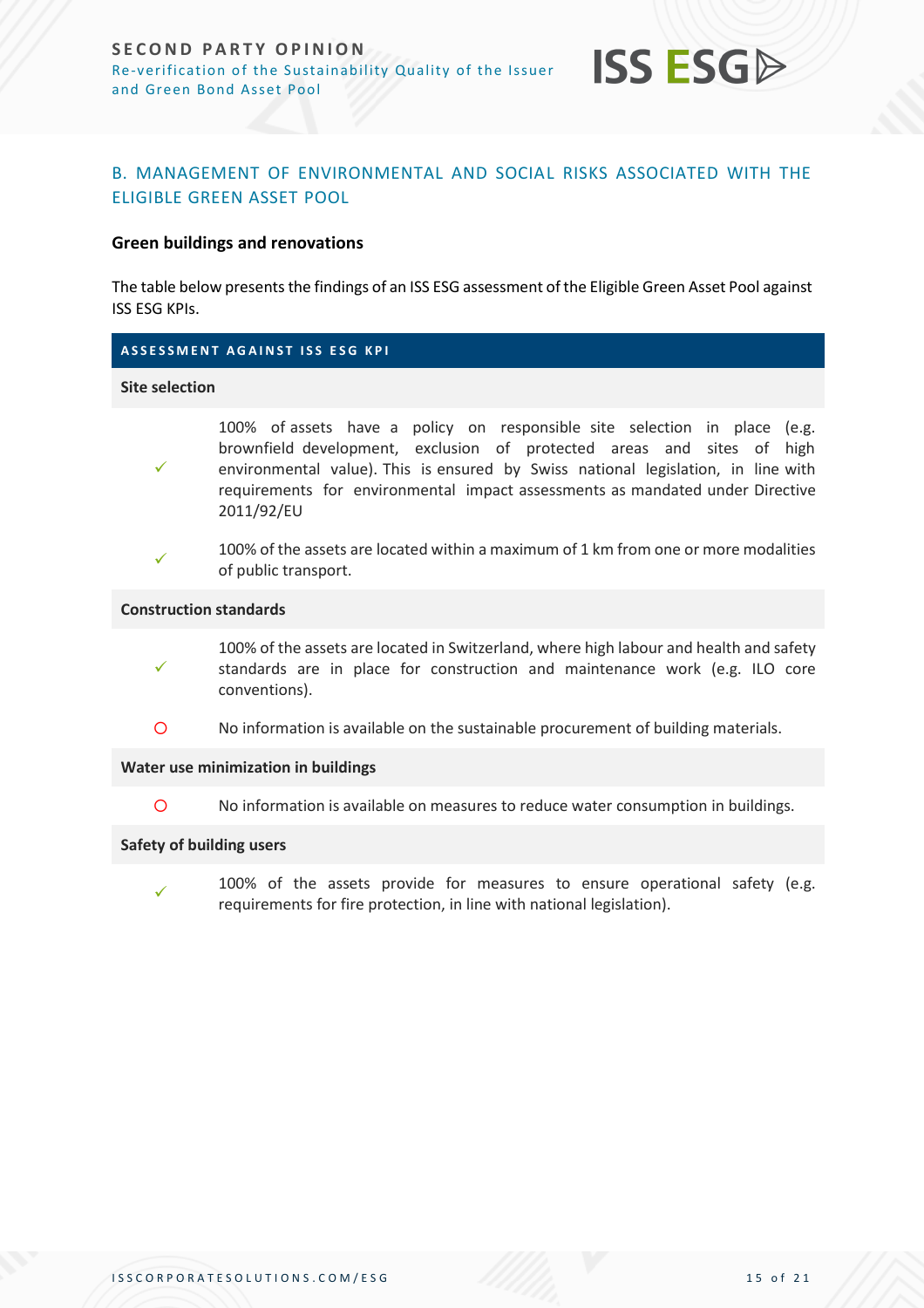### DISCLAIMER

- 1. Validity of the SPO: As long as there is no material change to the Framework and the underlying asset portfolio composition.
- 2. ISS ESG uses a scientifically based rating concept to analyse and evaluate the environmental and social performance of companies and countries. In doing so, we adhere to standardized procedures to ensure consistent quality of responsibility research worldwide. In addition, we provide Second Party Opinion (SPO) on bonds based on data provided by the issuer.
- 3. We would, however, point out that we do not warrant that the information presented in this SPO is complete, accurate or up to date. Any liability on the part of ISS ESG in connection with the use of these SPO, the information provided in them, and the use thereof shall be excluded. In particular, we point out that the verification of the asset pool is based on random samples and documents submitted by the issuer.
- 4. All statements of opinion and value judgments given by us do not in any way constitute purchase or investment recommendations. In particular, the SPO is no assessment of the economic profitability and creditworthiness of a bond but refers exclusively to the social and environmental criteria mentioned above.
- 5. We would point out that this SPO, certain images, text, and graphics contained therein, and the layout and company logo of ISS ESG and ISS-ESG are the property of ISS and are protected under copyright and trademark law. Any use of such ISS property shall require the express prior written consent of ISS. Use shall be deemed to refer in particular to the copying or duplication of the SPO wholly or in part, the distribution of the SPO, either free of charge or against payment, or the exploitation of this SPO in any other conceivable manner.

The issuer that is the subject of this report may have purchased self-assessment tools and publications from ISS Corporate Solutions, Inc. ("ICS"), a wholly-owned subsidiary of ISS, or ICS may have provided advisory or analytical services to the issuer. No employee of ICS played a role in the preparation of this report. If you are an ISS institutional client, you may inquire about any issuer's use of products and services from ICS by emailin[g disclosure@issgovernance.com.](mailto:disclosure@issgovernance.com)

This report has not been submitted to, nor received approval from, the United States Securities and Exchange Commission or any other regulatory body. While ISS exercised due care in compiling this report, it makes no warranty, express or implied, regarding the accuracy, completeness or usefulness of this information and assumes no liability with respect to the consequences of relying on this information for investment or other purposes. In particular, the research and scores provided are not intended to constitute an offer, solicitation or advice to buy or sell securities nor are they intended to solicit votes or proxies.

Deutsche Börse AG ("DB") owns an approximate 80% stake in ISS HoldCo Inc., the holding company which wholly owns ISS. The remainder of ISS HoldCo Inc. is held by a combination of Genstar Capital ("Genstar") and ISS management. ISS has formally adopted policies on non-interference and potential conflicts of interest related to DB, Genstar, and the board of directors of ISS HoldCo Inc. These policies are intended to establish appropriate standards and procedures to protect the integrity and independence of the research, recommendations, ratings and other analytical offerings produced by ISS and to safeguard the reputations of ISS and its owners. Further information regarding these policies are available a[t https://www.issgovernance.com/compliance/due-diligence-materials.](https://www.issgovernance.com/compliance/due-diligence-materials)

© 2022 | Institutional Shareholder Services and/or its affiliates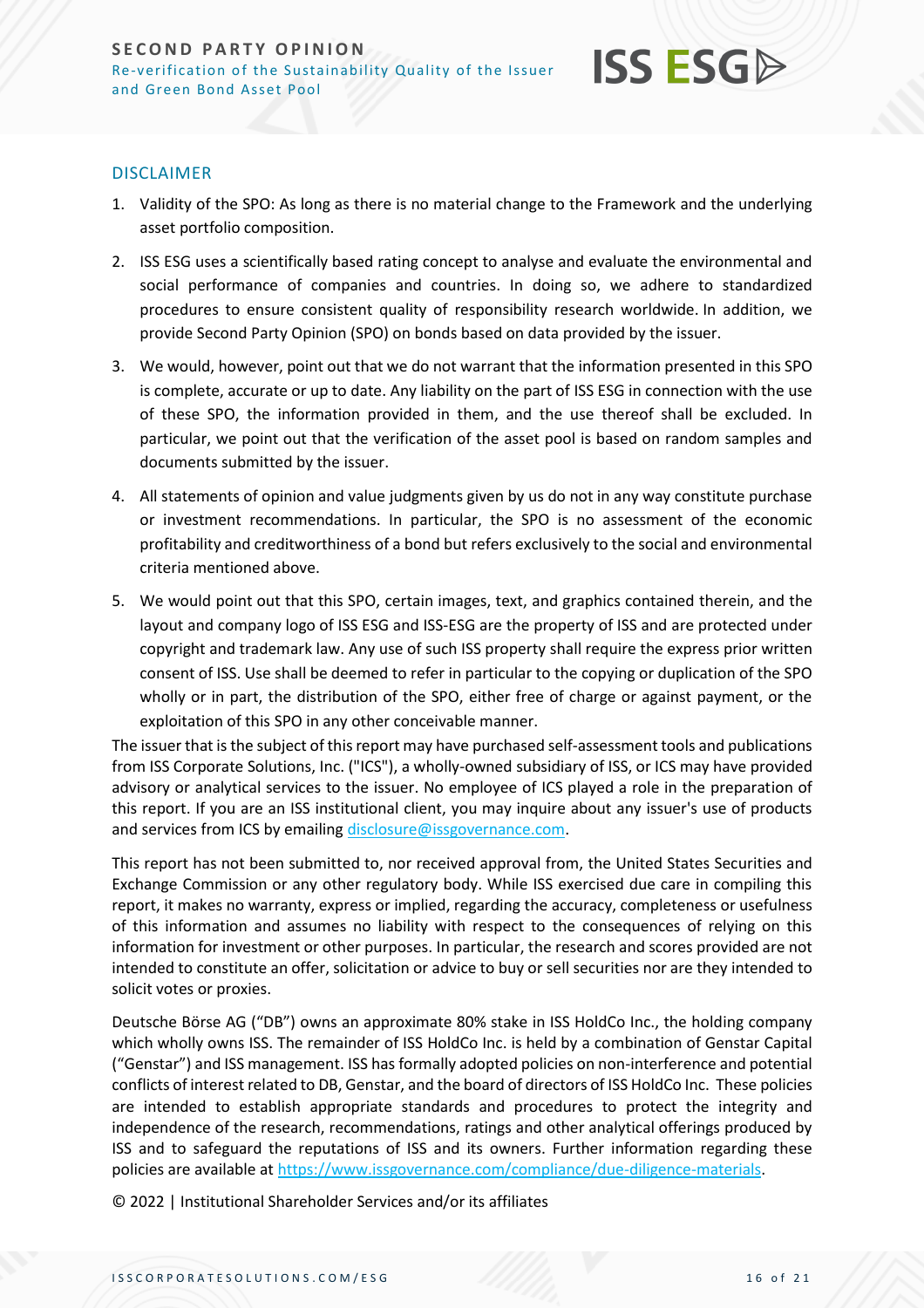# <span id="page-16-0"></span>ANNEX 1: Methodology

## ISS ESG Green/Social KPIs

The ISS ESG Green/Social Bond KPIs serve as a structure for evaluating the sustainability quality – i.e. the social and environmental added value – of the use of proceeds of ZKB's Green Bond.

It comprises firstly the definition of the use of proceeds category offering added social and/or environmental value, and secondly the specific sustainability criteria by means of which this added value and therefore the sustainability performance of the assets can be clearly identified and described.

The sustainability criteria are complemented by specific indicators, which enable quantitative measurement of the sustainability performance of the assets and which can also be used for reporting. If a majority of assets fulfill the requirement of an indicator, this indicator is then assessed positively. Those indicators may be tailor-made to capture the context-specific environmental and social risks.

### Environmental and social risks assessment methodology

ISS ESG evaluates whether the assets included in the asset pool match the eligible project category and criteria listed in the Green/Social Bond KPIs.

All percentages refer to the amount of assets within one category (e.g. wind power). Additionally, the assessment "no or limited information is available" either indicates that no information was made available to ISS ESG or that the information provided did not fulfil the requirements of the ISS ESG Green/Social Bond KPIs.

The evaluation was carried out using information and documents provided to ISS ESG on a confidential basis by ZKB (e.g. Due Diligence Reports). Further, national legislation and standards, depending on the asset location, were drawn on to complement the information provided by the issuer.

# Assessment of the contribution and association to the SDG

The 17 Sustainable Development Goals (SDGs) were endorsed in September 2015 by the United Nations and provide a benchmark for key opportunities and challenges toward a more sustainable future. Using a proprietary method, ISS ESG identifies the extent to which ZKB's Green Bond contributes to related SDGs.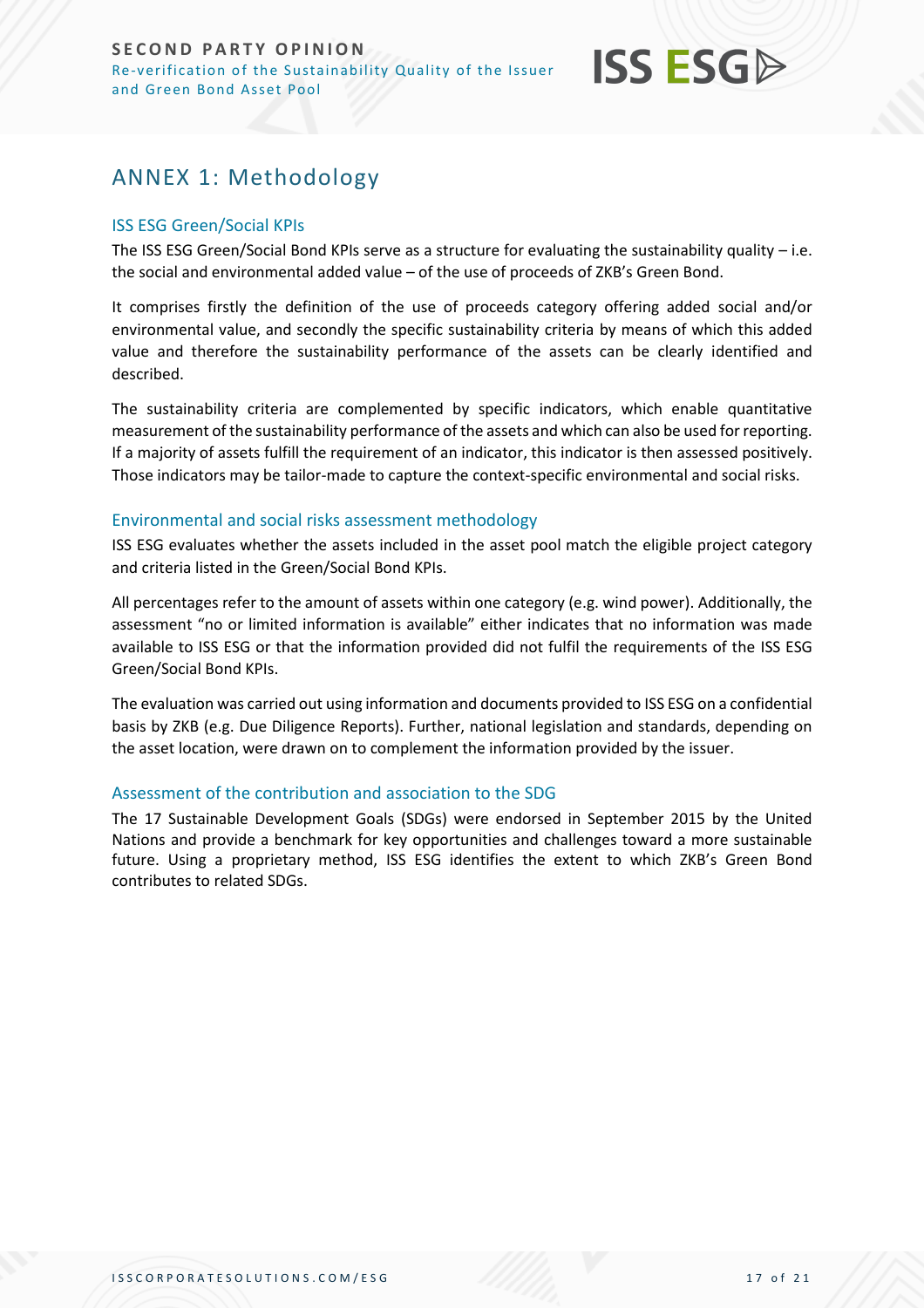# <span id="page-17-0"></span>ANNEX 2: ISS ESG Corporate Rating Methodology

The following pages contain methodology description of the ISS ESG Corporate Rating.

# Methodology - Overview

The ESG Corporate Rating methodology was originally developed by Institutional Shareholder Services Germany (formerly oekom research) and has been consistently updated for more than 25 years.

**ESG Corporate Rating** - The ESG Corporate Rating universe, which is currently expanding from more than 8,000 corporate issuers to a targeted 10,000 issuers in 2020, covers important national and international indices as well as additional companies from sectors with direct links to sustainability and the most important bond issuers that are not publicly listed companies.

The assessment of a company's social & governance and environmental performance is based on approximately 100 environmental, social and governance indicators per sector, selected from a pool of 800+ proprietary indicators. All indicators are evaluated independently based on clearly defined performance expectations and the results are aggregated, taking into account each indicator's and each topic's materiality-oriented weight, to yield an overall score (rating). If no relevant or up-to-date company information with regard to a certain indicator is available, and no assumptions can be made based on predefined standards and expertise, e.g. known and already classified country standards, the indicator is assessed with a D-.

In order to obtain a comprehensive and balanced picture of each company, our analysts assess relevant information reported or directly provided by the company as well as information from reputable independent sources. In addition, our analysts actively seek a dialogue with the assessed companies during the rating process and companies are regularly given the opportunity to comment on the results and provide additional information.

**Analyst Opinion** - Qualitative summary and explanation of the central rating results in three dimensions:

(1) Opportunities - assessment of the quality and the current and future share of sales of a company's products and services, which positively or negatively contribute to the management of principal sustainability challenges.

(2) Risks - summary assessment of how proactively and successfully the company addresses specific sustainability challenges found in its business activity and value chain, thus reducing its individual risks, in particular regarding its sector's key issues.

(3) Governance - overview of the company's governance structures and measures as well as of the quality and efficacy of policies regarding its ethical business conduct.

**Norm-Based Research - Severity Indicator** - The assessment of companies' sustainability performance in the ESG Corporate Rating is informed by a systematic and comprehensive evaluation of companies' ability to prevent and mitigate ESG controversies. ISS ESG conducts research and analysis on corporate involvement in verified [or alleged failures to respect recognized standards for responsible business conduct through](https://www.issgovernance.com/esg/screening/esg-screening-solutions/#nbr_techdoc_download)  [Norm-Based](https://www.issgovernance.com/esg/screening/esg-screening-solutions/#nbr_techdoc_download) Research.

Norm-Based Research is based on authoritative standards for responsible business conduct such as the UN Global Compact, the OECD Guidelines for Multinational Enterprises, the UN Guiding Principles for Business and Human Rights and the Sustainable Development Goals.

As a stress-test of corporate disclosure, Norm-Based Research assesses the following:

- Companies' ability to address grievances and remediate negative impacts
- Degree of verification of allegations and claims
- Severity of impact on people and the environment, and systematic or systemic nature of malpractices

Severity of impact is categorized as Potential, Moderate, Severe, Very severe. This informs the ESG Corporate Rating.

**Decile Rank** - The Decile Rank indicates in which decile (tenth part of total) the individual Corporate Rating ranks within its industry from 1 (best – company's rating is in the first decile within its industry) to 10 (lowest – company's rating is in the tenth decile within its industry). The Decile Rank is determined based on the underlying numerical score of the rating. If the total number of companies within an industry cannot be evenly divided by ten, the surplus company ratings are distributed from the top (1 decile) to the bottom. If there are Corporate Ratings with identical absolute scores that span a division in decile ranks, all ratings with an equal decile score are classified in the higher decile, resulting in a smaller number of Corporate Ratings in the decile below.

**Distribution of Ratings** - Overview of the distribution of the ratings of all companies from the respective industry that are included in the ESG Corporate Rating universe (company portrayed in this report: dark blue).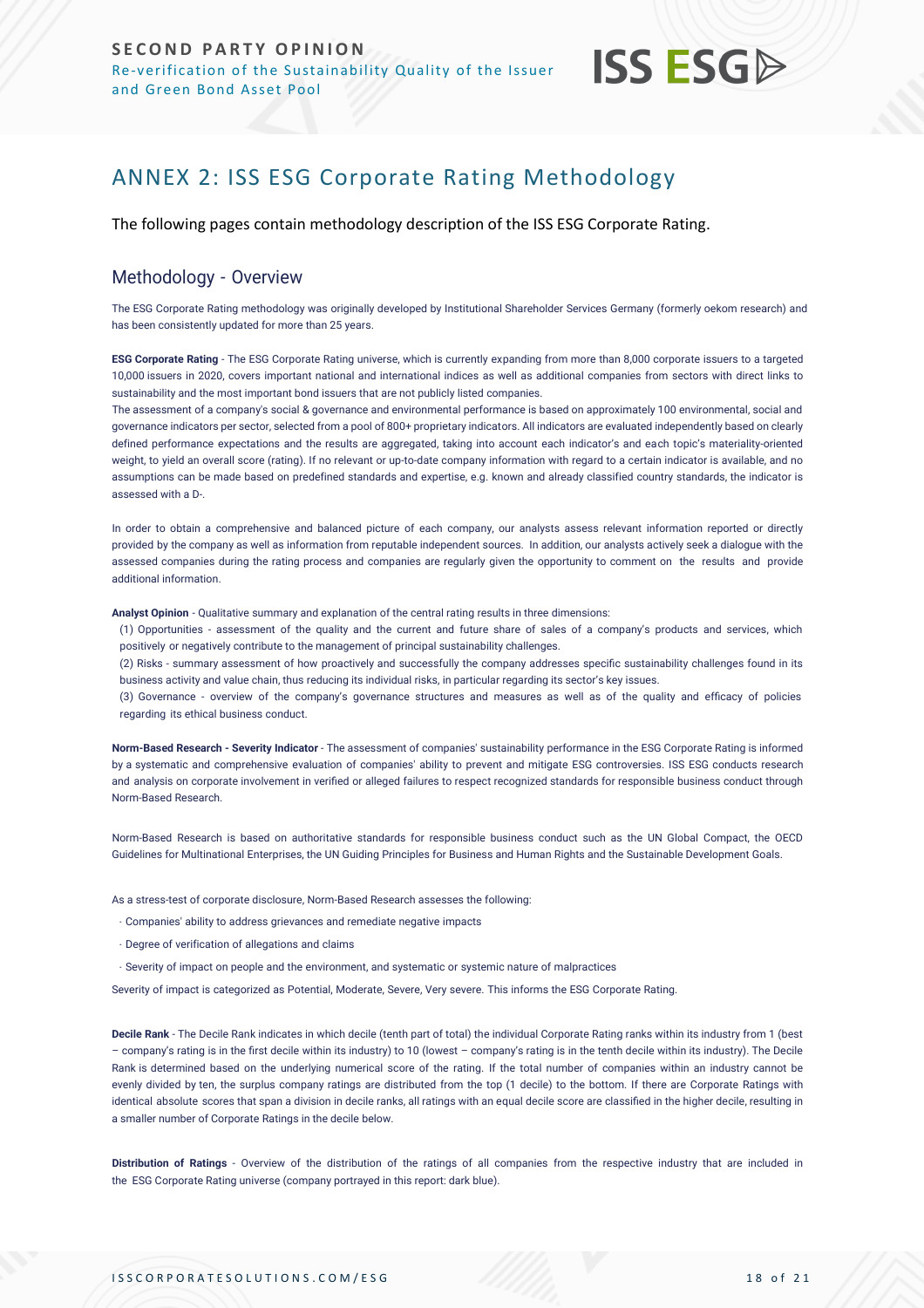#### **SECOND PARTY OPINION** Re-verification of the Sustainability Quality of the Issuer and Green Bond Asset Pool

# **ISS ESG**

**Industry Classification** - The social and environmental impacts of industries differ. Therefore, based on its relevance, each industry analyzed is classified in a Sustainability **Matrix** 

Depending on this classification, the two dimensions of the ESG Corporate Rating, the Social Rating and the Environmental Rating, are weighted and the sector-specific minimum requirements for the ISS ESG Prime Status (Prime threshold) are defined (absolute best-in-class approach).



**Industry Leaders** - List (in alphabetical order) of the top three companies in an industry from the ESG Corporate Rating universe at the time of generation of this report.

**Key Issue Performance** - Overview of the company's performance with regard to the key social and environmental issues in the industry, compared to the industry average.

**Performance Score** - The ESG Performance Score allows for cross-industry comparisons using a standardized best-in-class threshold that is valid across all industries. It is the numerical representation of the alphabetic ratings (D- to A+) on a scale of 0 to 100 with 50 representing the prime threshold. All companies with values greater than 50 are Prime, while companies with values less than 50 are Not Prime. As a result, intervals are of varying size depending on the original industry-specific prime thresholds.

**Rating History** - Development of the company's rating over time and comparison to the average rating in the industry.

**Rating Scale** - Companies are rated on a twelve-point scale from A+ to D-:

A+: the company shows excellent performance.

D-: the company shows poor performance (or fails to demonstrate any commitment to appropriately address the topic).

Overview of the range of scores achieved in the industry (light blue) and indication of the grade of the company evaluated in this report (dark blue).

**Sources of Information** - A selection of sources used for this report is illustrated in the annex.

Status & Prime Threshold - Companies are categorized as Prime if they achieve/exceed the sustainability performance requirements (Prime threshold) defined by ISS ESG for a specific industry (absolute best-in-class approach) in the ESG Corporate Rating. Prime companies are sustainability leaders in their industry and are better positioned to cope with material ESG challenges and risks, as well as to seize opportunities, than their Not Prime peers. The financial materiality of the Prime Status has been confirmed by performance studies, showing a continuous outperformance of the Prime portfolio when compared to conventional indices over more than 14 years. Africa, the members of the members of the transparence of the same are an absolute to transparence or lack of transparence in the members of the same properties of the same properties of the same properties of the same pro

**Transparency Level** - The Transparency Level indicates the company's materiality-adjusted disclosure level regarding the environmental and social performance indicators defined in the ESG Corporate Rating. It takes into consideration whether the company has disclosed relevant information regarding a specific indicator, either in its public ESG disclosures or as part of the rating feedback process, as well as the indicator's materiality reflected in its absolute weight in the rating. The calculated percentage is classified in five transparency levels following the scale below.

- 0% < 20%: very low
- 20% < 40%: low

40% - < 60%: medium

- 60% < 80%: high
- 80% 100%: very high

For example, if a company discloses information for indicators with a cumulated absolute weight in the rating of 23 percent, then its Transparency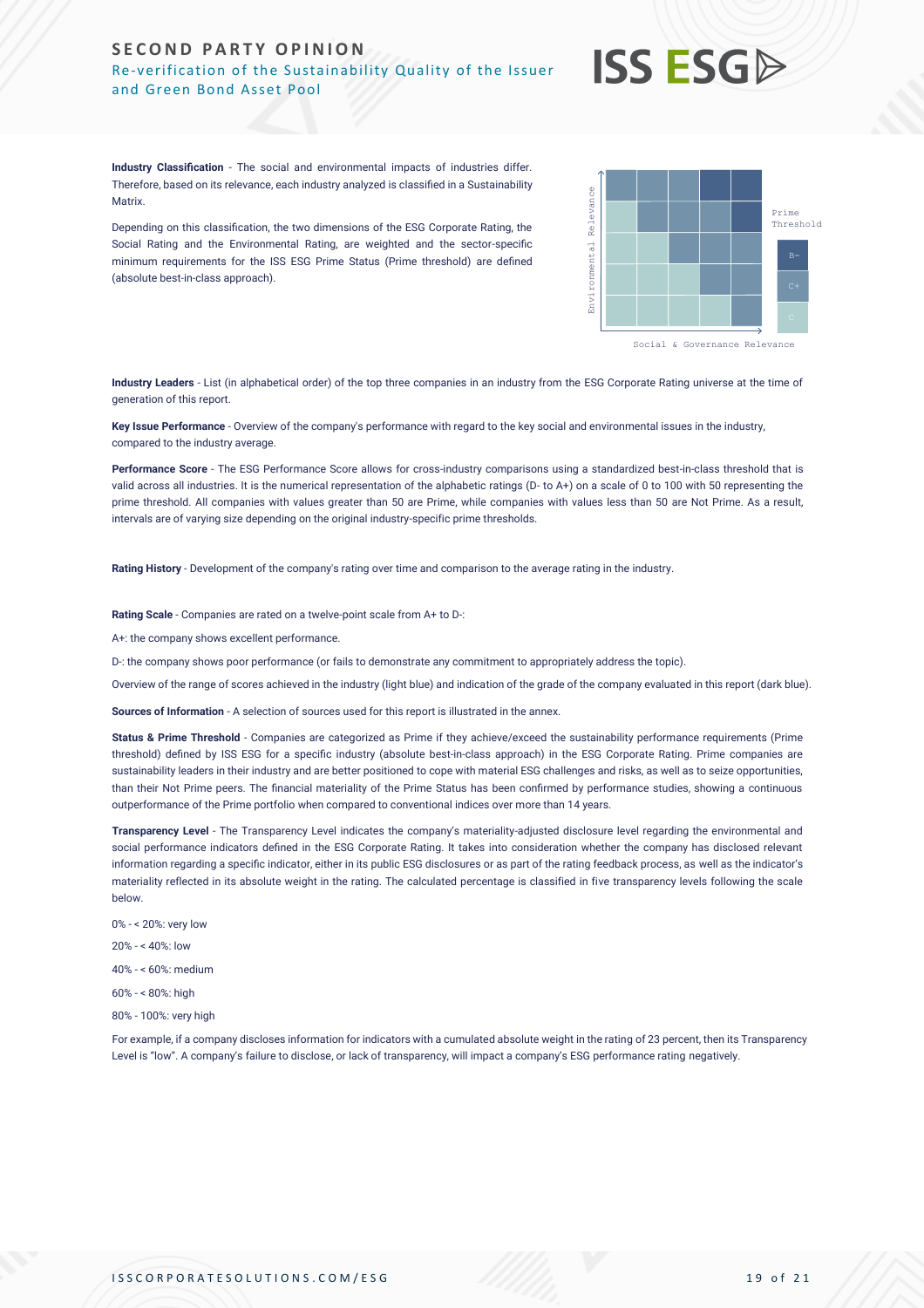

# <span id="page-19-0"></span>ANNEX 3: Quality management processes

### **SCOPE**

ZKB commissioned ISS ESG to compile a Green Bond SPO. The Second Party Opinion process includes verifying whether the Green Bond Asset Pool aligns with the ICMA's Green Bond Principles and to assess the sustainability credentials of its Green Bond, as well as the issuer's sustainability strategy.

## **CRITERIA**

Relevant Standards for this Second Party Opinion

- ICMA's Green Bond Principles
- ISS ESG Key Performance Indicators relevant for Use of Proceeds categories selected by the issuer

### ISSUER'S RESPONSIBILITY

ZKB's responsibility was to provide information and documentation on:

- **Framework**
- Asset pool
- Documentation of ESG risks management at the asset level

## ISS ESG's VERIFICATION PROCESS

ISS ESG is one of the world's leading independent environmental, social and governance (ESG) research, analysis and rating houses. The company has been actively involved in the sustainable capital markets for over 25 years. Since 2014, ISS ESG has built up a reputation as a highly-reputed thought leader in the green and social bond market and has become one of the first CBI approved verifiers.

ISS ESG has conducted this independent Second Party Opinion of the Green Bond to be issued by ZKB based on ISS ESG methodology and in line with the ICMA ICMA's Green Bond Principles.

The engagement with ZKB took place from February to April 2022.

### ISS ESG's BUSINESS PRACTICES

ISS has conducted this verification in strict compliance with the ISS Code of Ethics, which lays out detailed requirements in integrity, transparency, professional competence and due care, professional behaviour and objectivity for the ISS business and team members. It is designed to ensure that the verification is conducted independently and without any conflicts of interest with other parts of the ISS Group.